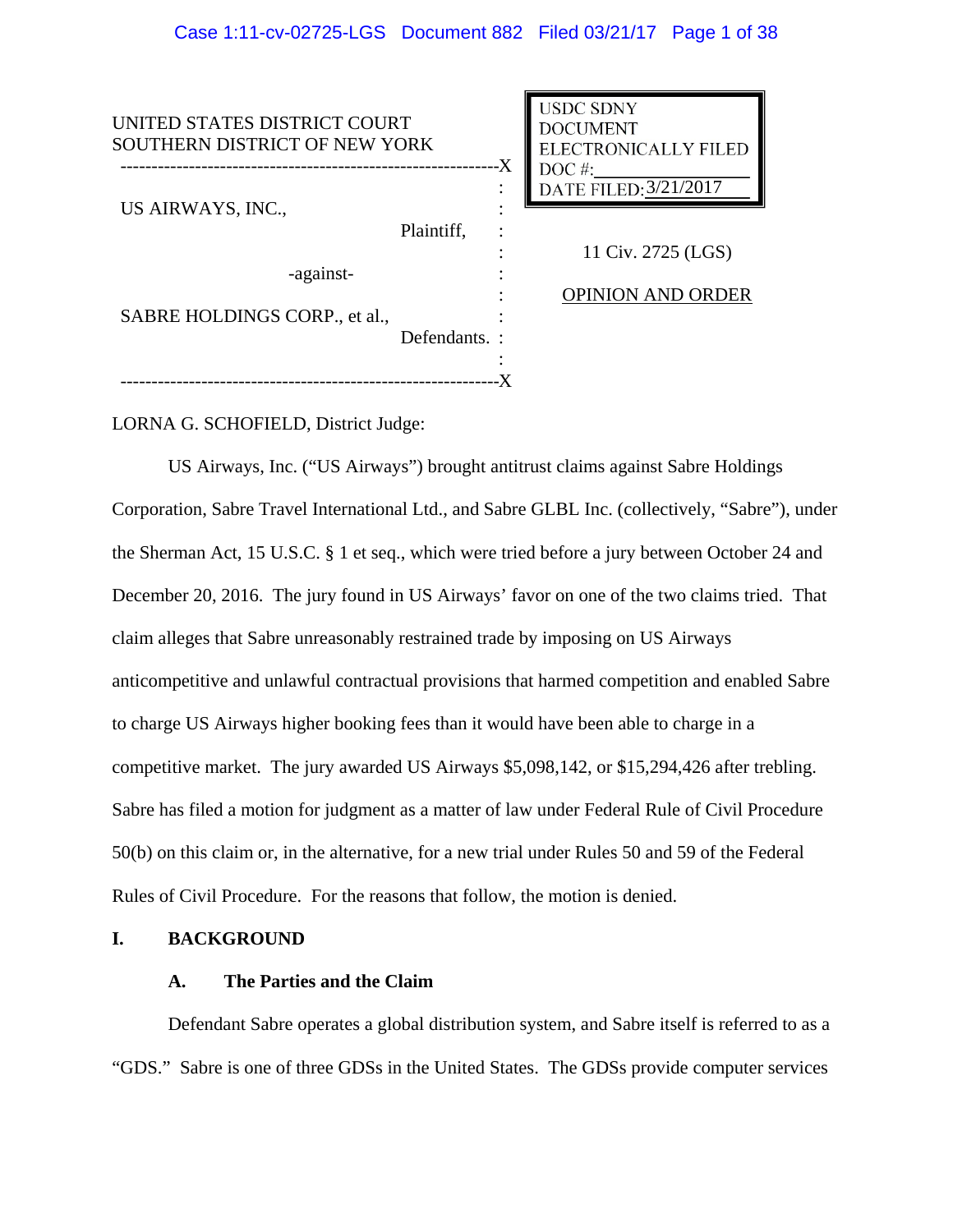### Case 1:11-cv-02725-LGS Document 882 Filed 03/21/17 Page 2 of 38

that allow participating airlines and other travel providers to distribute schedule, fare and booking information to travel agents. The GDSs also provide a means for travel agents to search for, book and manage travel reservations.

Plaintiff US  $Airways<sup>1</sup>$  is one of the airlines that participates in the Sabre distribution system. US Airways and Sabre entered into successive contracts whereby Sabre distributed US Airways' flight and fare information to travel agents through the Sabre distribution system, and US Airways paid Sabre a booking fee for its services whenever a US Airways ticket was sold through Sabre. At issue is the parties' contract that became effective on February 23, 2011 (the "2011 Contract").

### **B. Summary of Relevant Pre-Trial Procedural History**

US Airways commenced this action against Sabre on April 21, 2011, alleging four antitrust violations under the Sherman Act. After a motion to dismiss, two of these claims survived: (1) Count I, alleging vertical restraints of trade through contractual agreements with airlines and travel agents containing anticompetitive provisions and (2) Count IV, alleging a horizontal agreement among Sabre and its GDS competitors to limit competition among the GDSs. Fact and expert discovery proceeded until 2014.

In January 2015, after the case was reassigned to me, Sabre's motion for summary judgment was granted in part. Among other limitations, US Airways' damages were limited to those suffered between February 23, 2011 -- when the 2011 Contract was signed -- and October 30, 2012 -- when a settlement agreement between the AMR Corporation and Sabre became

 $\overline{a}$ 

<sup>&</sup>lt;sup>1</sup> During the relevant period, US Airways was a stand-alone corporation. In December 2013, US Airways Group and AMR Corporation, the parent company of American Airlines, Inc., merged to form American Airlines Group, Inc., and US Airways became a wholly owned subsidiary of American Airlines Group, Inc.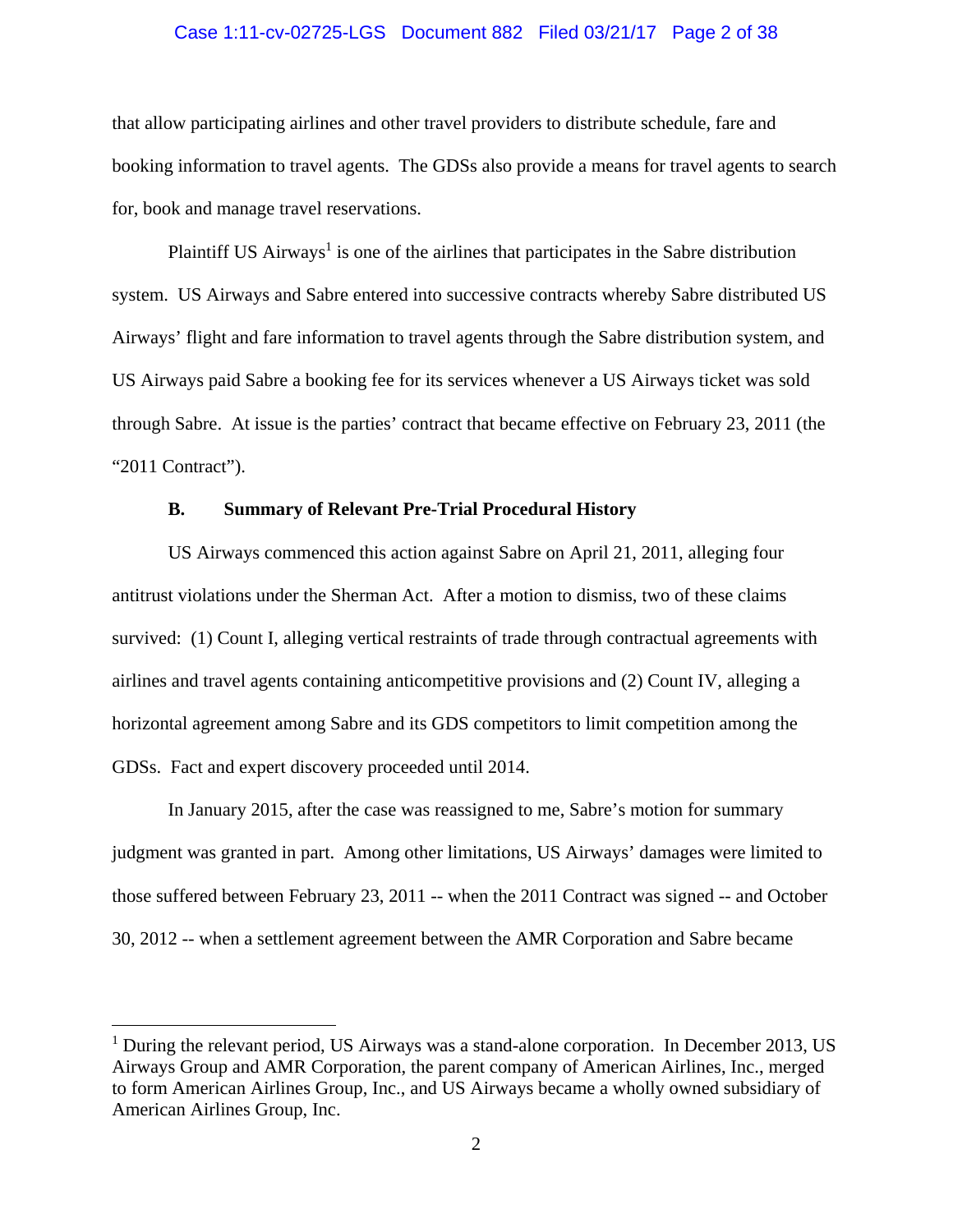### Case 1:11-cv-02725-LGS Document 882 Filed 03/21/17 Page 3 of 38

effective, barring American and any future merged parties (like US Airways) from suing for harm suffered after that date.

In an effort to obtain a bench trial rather than a jury trial, US Airways filed an amended complaint in July 2015, in effect waiving its estimated damages of \$210 million after trebling and seeking only declaratory relief and nominal damages not to exceed \$20. Sabre made a timely offer of judgment under Rule 68, agreeing to pay \$20 in damages plus reasonable costs and attorneys' fees, and agreeing to entry of judgment without any admission of liability. US Airways rejected the offer. Sabre then sought entry of judgment, arguing that its Rule 68 offer of judgment provided US Airways with complete relief and that the outstanding demand for declaratory judgment was moot. In September 2015, Sabre's motion to dismiss the declaratory judgment demand was granted, but Sabre's motion to enter judgment was denied without prejudice to renewal for technical reasons explained in the Court's opinion.

Faced with the loss of its declaratory judgment claim and the likely recovery of only \$20 in damages, US Airways filed a motion to restore the damages it had waived. The motion was granted in December 2015, with the proviso that US Airways reimburse Sabre for its costs, including attorneys' fees, incurred in connection with US Airways' efforts to obtain a bench trial. US Airways fulfilled the condition, paying Sabre over \$6 million, and filed its Third Amended Complaint in March 2016.

Trial was set to commence on October 24, 2016. The parties filed seven *Daubert* motions seeking to disqualify or limit the testimony of eight experts, and eleven motions *in limine*. The motions were adjudicated between July and September 22, 2016, with the exception of one motion that was reserved for trial.

On September 26, 2016, the Second Circuit issued its opinion in *United States v. Am.*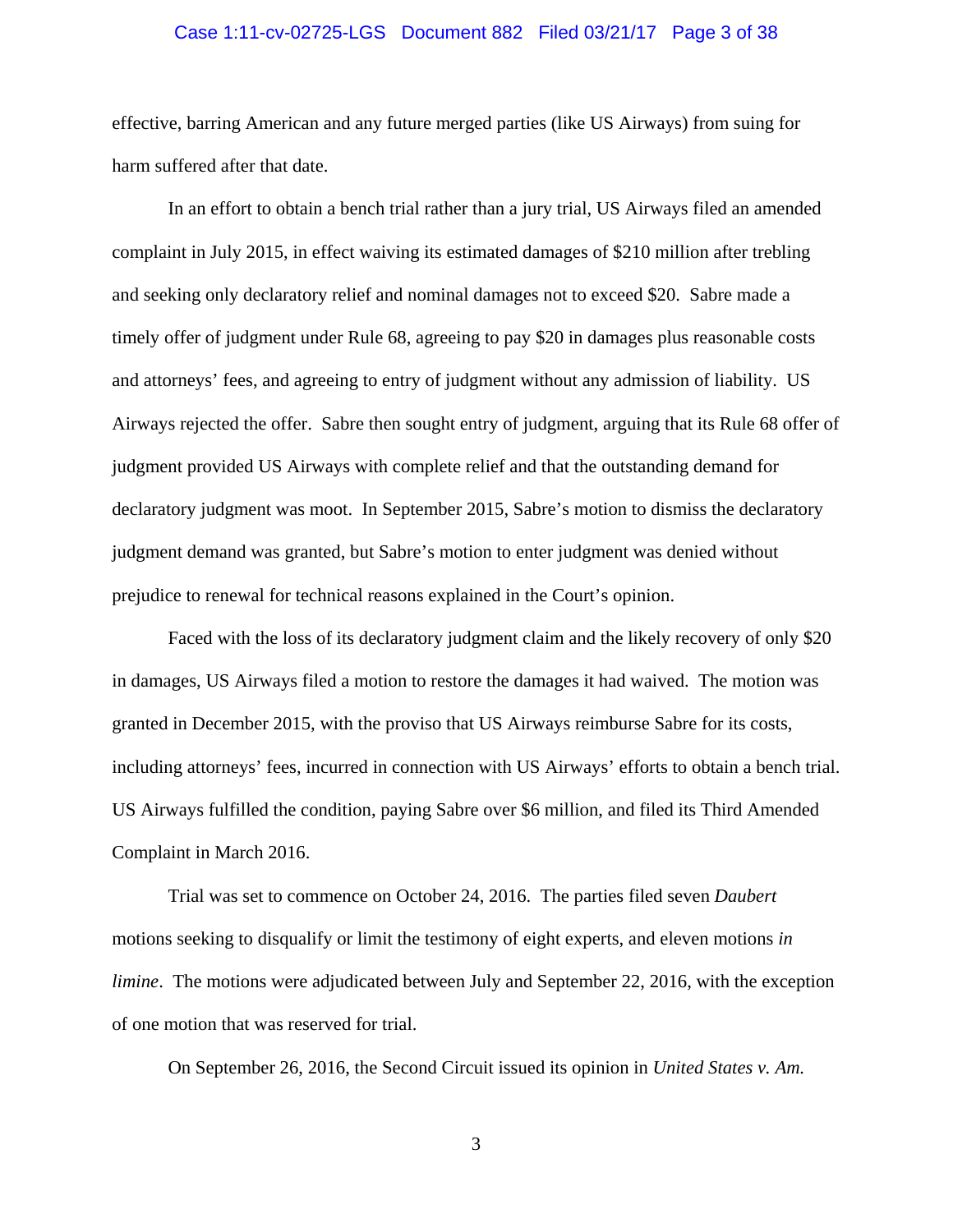### Case 1:11-cv-02725-LGS Document 882 Filed 03/21/17 Page 4 of 38

*Express Co.*, 838 F.3d 179 (2d Cir. 2016) ("*Amex*"), the Second Circuit's first decision addressing two-sided markets in an antitrust case. Whether the market was two-sided or onesided was also a key issue in this action. Sabre moved for reconsideration of the summary judgment denial in light of *Amex*, arguing that US Airways' claims should be dismissed. On October 10, 2016, Sabre's motion for reconsideration was denied. On October 11, 2016, Sabre sought an adjournment of the trial and the opportunity to re-brief the *Daubert* motions in light of *Amex.* US Airways opposed the adjournment, even though US Airways had prepared its case before *Amex*. Sabre's application was denied.

A jury trial commenced on October 24, 2016, on the two surviving claims. The first claim was that certain provisions of the parties' 2011 Contract harmed competition and caused US Airways to pay Sabre a supracompetitive booking fee, in violation of Section 1 of the Sherman Act, 15 U.S.C. § 1. The second claim was that Sabre conspired with its two GDS competitors to limit competition among them for airlines' distribution business, in violation of Section 2 of the Sherman Act, 15 U.S.C. § 2.

After nine weeks of trial, the jury returned a verdict. On Count I, the contract restraints claim, the jury found that the relevant market was one-sided, that Sabre had unreasonably restrained trade and that US Airways had been injured as a result. The jury awarded US Airways \$5,098,142 in damages, before trebling. On Count IV, the conspiracy claim, the jury found for Sabre. In response to hypothetical questions on the verdict form, the jury also found that, even assuming that the market were two-sided, Sabre unreasonably restrained trade, US Airways was injured as a result and US Airways suffered the same damages of \$5,098,142.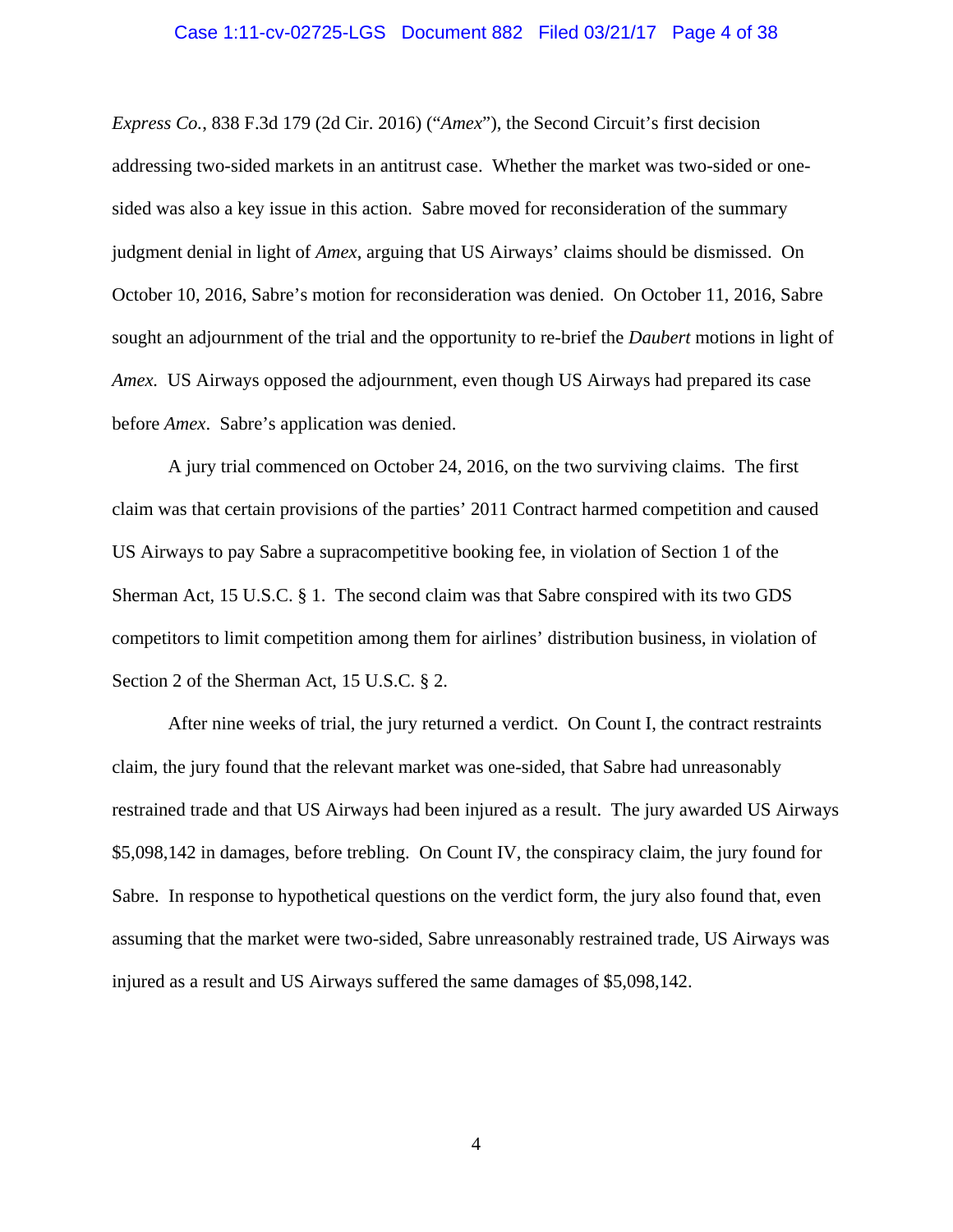### **II. LEGAL STANDARDS**

### **A. Standards for Judgment as a Matter of Law and for a New Trial**

Sabre moves for judgment as a matter of law on Count I under Rule 50(b), Fed. R. Civ. P. Judgment as a matter of law is appropriate "only if the court, viewing the evidence in the light most favorable to the non-movant, concludes that a reasonable juror would have been *compelled* to accept the view of the moving party." *MacDermid Printing Sols. LLC v. Cortron Corp.*, 833 F.3d 172, 180 (2d Cir. 2016) (citation omitted). "The court cannot assess the weight of conflicting evidence, pass on the credibility of witnesses, or substitute its judgment for that of the jury." *Wiercinski v. Mangia 57, Inc.*, 787 F.3d 106, 113 (2d Cir. 2015) (internal quotation marks omitted). A Rule 50 motion may be granted only if "there exists such a complete absence of evidence supporting the verdict that the jury's findings could only have been the result of sheer surmise and conjecture, or the evidence in favor of the movant is so overwhelming that reasonable and fair minded [persons] could not arrive at a verdict against [it]." *Warren v. Pataki*, 823 F.3d 125, 139 (2d Cir. 2016) (quoting *S.E.C. v. Ginder*, 752 F.3d 569, 574 (2d Cir. 2014) (alteration in original), *cert. denied sub nom. Brooks v. Pataki*, 137 S. Ct. 380 (2016).

Sabre moves in the alternative for a new trial under Rules 50 and 59(a). A court may grant a new trial only where "the court determines, in its independent judgment, that the jury has reached a seriously erroneous result or [if] its verdict is a miscarriage of justice." *Crawford v. Tribeca Lending Corp.*, 815 F.3d 121, 128 (2d Cir. 2016) (internal quotation marks omitted). A district court may grant a new trial "even if some evidence supports the verdict," *id*., but "precedent counsels that trial judges must exercise their ability to weigh credibility with caution and great restraint, as a judge should rarely disturb a jury's evaluation of a witness's credibility." *Raedle v. Credit Agricole Indosuez*, 670 F.3d 411, 418 (2d Cir. 2012); *accord In re Joint E. & S.*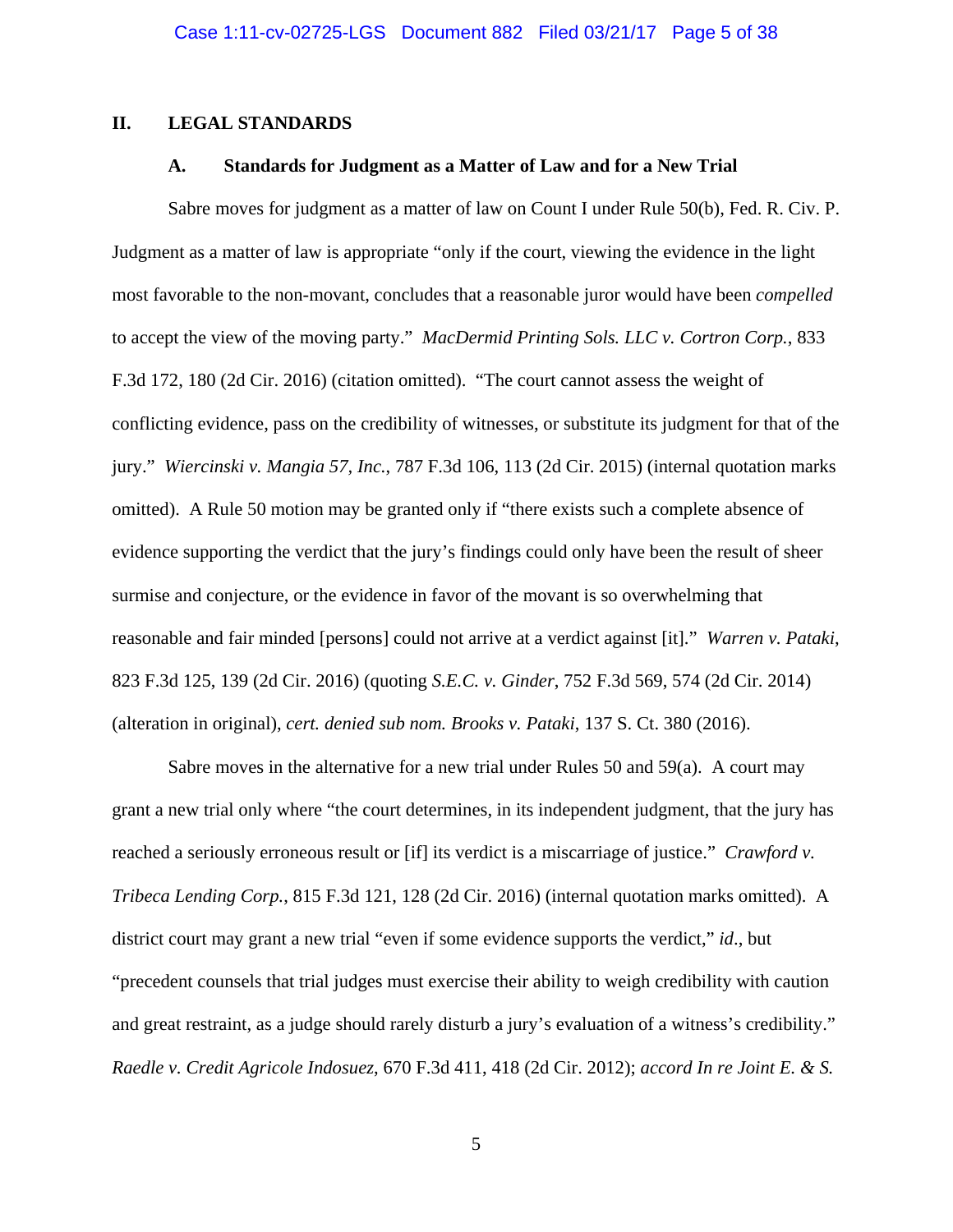*Dist. Asbestos Litig*., 52 F.3d 1124, 1135 (2d Cir. 1995) (it is for the jury to decide between conflicting expert testimony).

#### **B. The Legal Framework Governing US Airways' Antitrust Claims**

To protect competition in the marketplace, Section 1 of the Sherman Act prohibits "[e]very contract, combination in the form of trust or otherwise, or conspiracy, in restraint of trade or commerce." 15 U.S.C. § 1. "To prove a § 1 violation, a plaintiff must demonstrate: (1) a combination or some form of concerted action between at least two legally distinct economic entities that (2) unreasonably restrains trade." *Amex*, 838 F.3d at 193 (quoting *Geneva Pharms. Tech. Corp. v. Barr Labs. Inc.*, 386 F.3d 485, 606 (2d Cir. 2004)).

As US Airways does not allege that Sabre's conduct challenged in Count I was illegal *per se*, the claim is appropriately analyzed under the rule of reason. *Id.* at 193–94. Under the rule of reason's three-step burden-shifting framework, a plaintiff must show first that a defendant's actions had an adverse effect on competition in the relevant market. A plaintiff can satisfy this first step by showing that the challenged restraints "had an *actual* adverse effect on competition as a whole in the relevant market." *Id.* at 194 (quoting *Capital Imaging Assocs., P.C. v. Mohawk Valley Med. Assocs., Inc.*, 996 F.2d 537, 546 (2d Cir. 1993)). Alternatively, a plaintiff can establish anticompetitive effects indirectly by showing that the defendant has "sufficient market power to cause an adverse effect on competition." *Id.* (quoting *Tops Mkts., Inc. v. Quality Mkts., Inc.*, 142 F.3d 90, 96 (2d Cir. 1998)). "A plaintiff seeking to use market power as a proxy for adverse effect must show market power, plus some other ground for believing that the challenged behavior could harm competition in the market . . . ." *Id.* at 195 (quoting *Tops Mkts.*, 142 F.3d at 97). Under either inquiry, the boundaries of the relevant product market and geographic market are critical aspects of proving harm. Here, the parties agreed that the relevant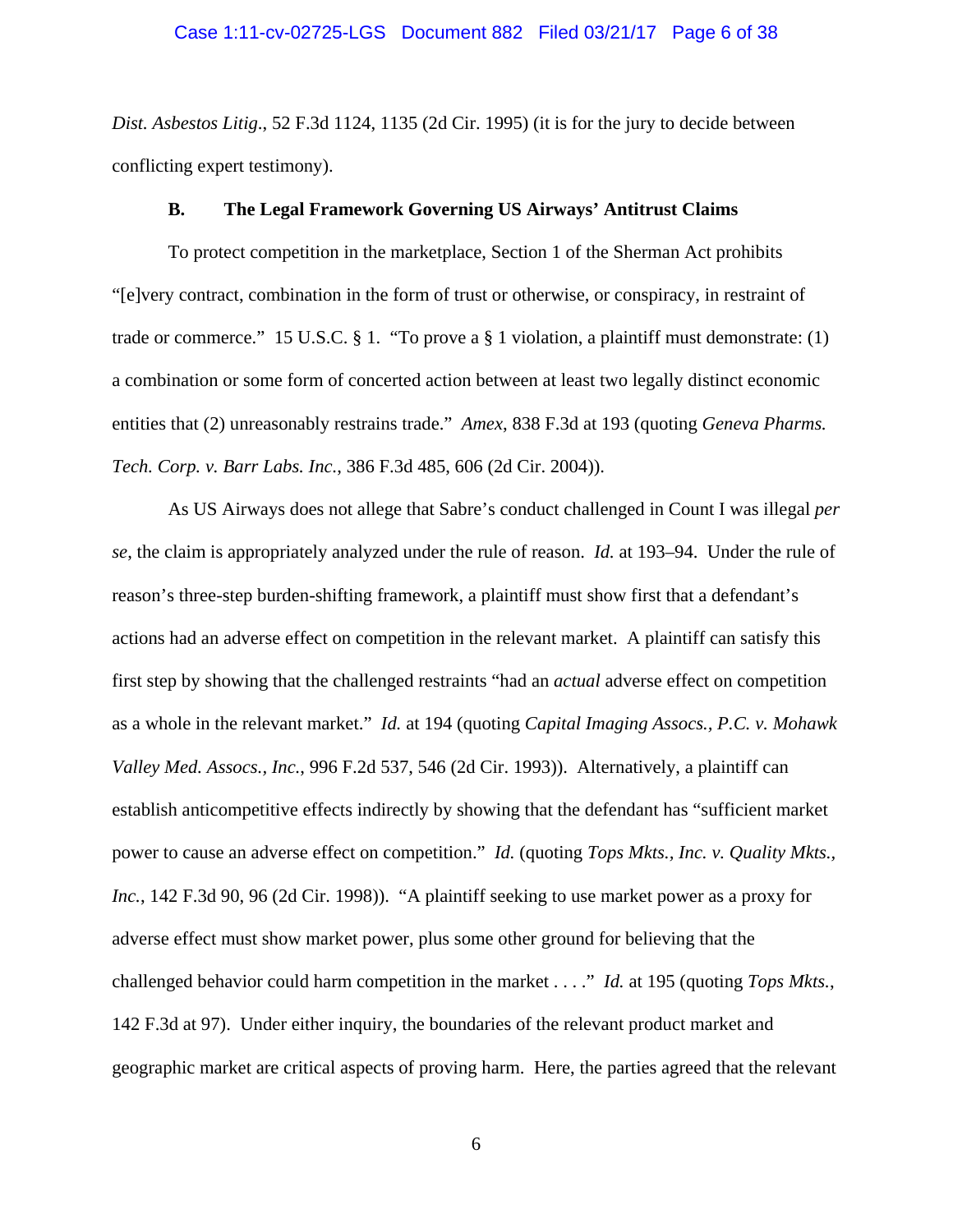### Case 1:11-cv-02725-LGS Document 882 Filed 03/21/17 Page 7 of 38

geographic market is the United States.

At the second step, the burden shifts to the defendant "to offer evidence of any procompetitive effects of the restraint at issue." *Id*. At the third step, "the burden shifts back to the plaintiff[] to prove that any legitimate competitive benefits offered by defendant[] could have been achieved through less restrictive means." *Id.* (quoting *Geneva Pharms.*, 386 F.3d at 507) (alteration in original). Ultimately, "[t]he overarching standard is whether defendants' actions diminish *overall* competition, and hence consumer welfare." *Id.* at 195 (quoting *K.M.B. Warehouse Distribs., Inc. v. Walker Mfg. Co.*, 61 F.3d 123, 128 (2d Cir. 1995)).

In addition to showing that a defendant's behavior unreasonably restrained trade, a plaintiff also must prove that a defendant's violation of the antitrust laws caused the plaintiff to suffer injury to its business or property. 15 U.S.C. § 15; *Gelboim v. Bank of Am. Corp.*, 823 F.3d 759, 772–74 (2d Cir. 2016), *cert. denied*, 137 S. Ct. 814 (2017). If a defendant is found to have violated the antitrust laws, the jury must then determine the amount of plaintiff's damages, if any.

### **III. DISCUSSION**

#### **A. Background**

There was sufficient evidence introduced at trial from which the jury could reasonably have found as follows:

#### **1. The History of the GDS Business**

The GDSs use computerized reservation systems that evolved out of those developed by the airlines for their own use beginning in the 1960s. (Tr. 964:23-965:1; 968:13-21.) These systems were first made available to travel agents in the mid-1970s. (*Id.*) The airlines' systems offered not only their own fights and fares, but also those of other carriers in order to attract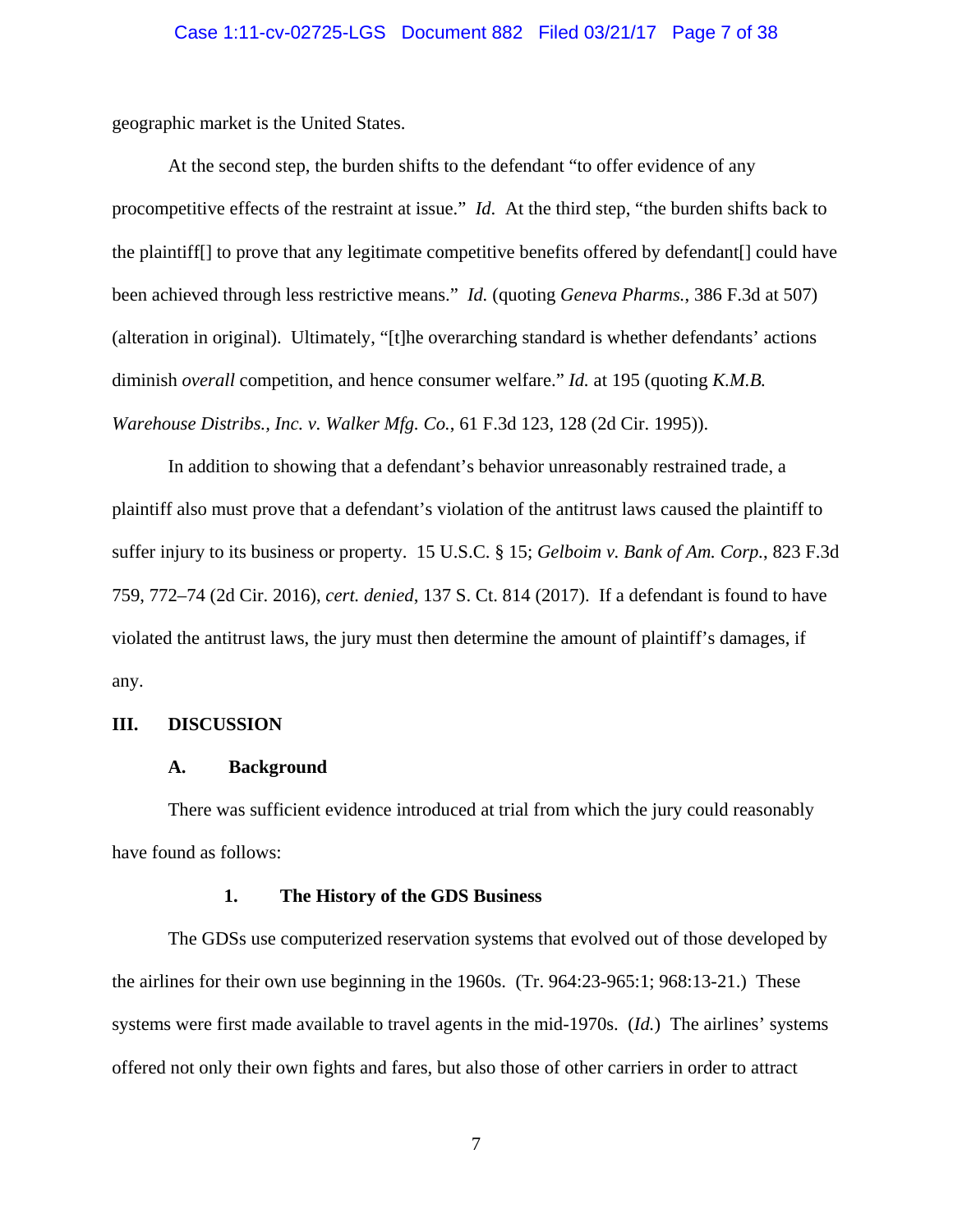### Case 1:11-cv-02725-LGS Document 882 Filed 03/21/17 Page 8 of 38

users to their platform. (Tr. 977:21-978:2.) As the systems became more established, the airlines began to charge other airlines booking fees for bookings made through their platform. (Tr. 978:16-979:11.) In 1984, the Department of Justice and the Civil Aeronautics Board concluded that the airlines had engaged in discriminatory pricing and began to regulate the reservation systems. (Tr. 981:3; 979:7-11; PX-521.)

 In 1992, the U.S. Department of Transportation ("DOT") enacted a "mandatory participation" rule, which required the airlines to offer the same flights and fares on other airline reservation systems that they made available on their own systems. (Tr. 987:2-989:18.) This rule was the genesis of some of the contractual provisions at issue in this case. The regulations standardized the information available, thereby encouraging travel agents to search and book through a single airline's reservation system, a practice known as "single homing" that persists today. (Tr. 989:21-990:9; 995:3-8; 995:23-996:5; 2117:4-2119:17.)

 Around the same time as the 1992 rules were issued, airlines began divesting themselves of the reservation systems business, creating GDSs that were independent of the airlines. (Tr. 990:15-991:4.) GDSs were also consolidating and the internet was beginning to change the way that airline tickets were bought and sold. (Tr. 991:5-22.) In 2004, after 20 years of regulation, the DOT deregulated the GDS industry. (Tr. 1006:3-8; PX-007.) The DOT found that each of the GDSs had market power over most airlines because travel agents generally "single-homed" and the airlines were dependent upon the GDSs to reach traditional travel agents. (PX-007.0013- .0015.) However, the DOT expected that new technologies would create sufficient competition in the airline ticket distribution market to erode the GDSs market power over time. (Tr. 997:6- 1002:23; 1006:3-8, PX-007.003.)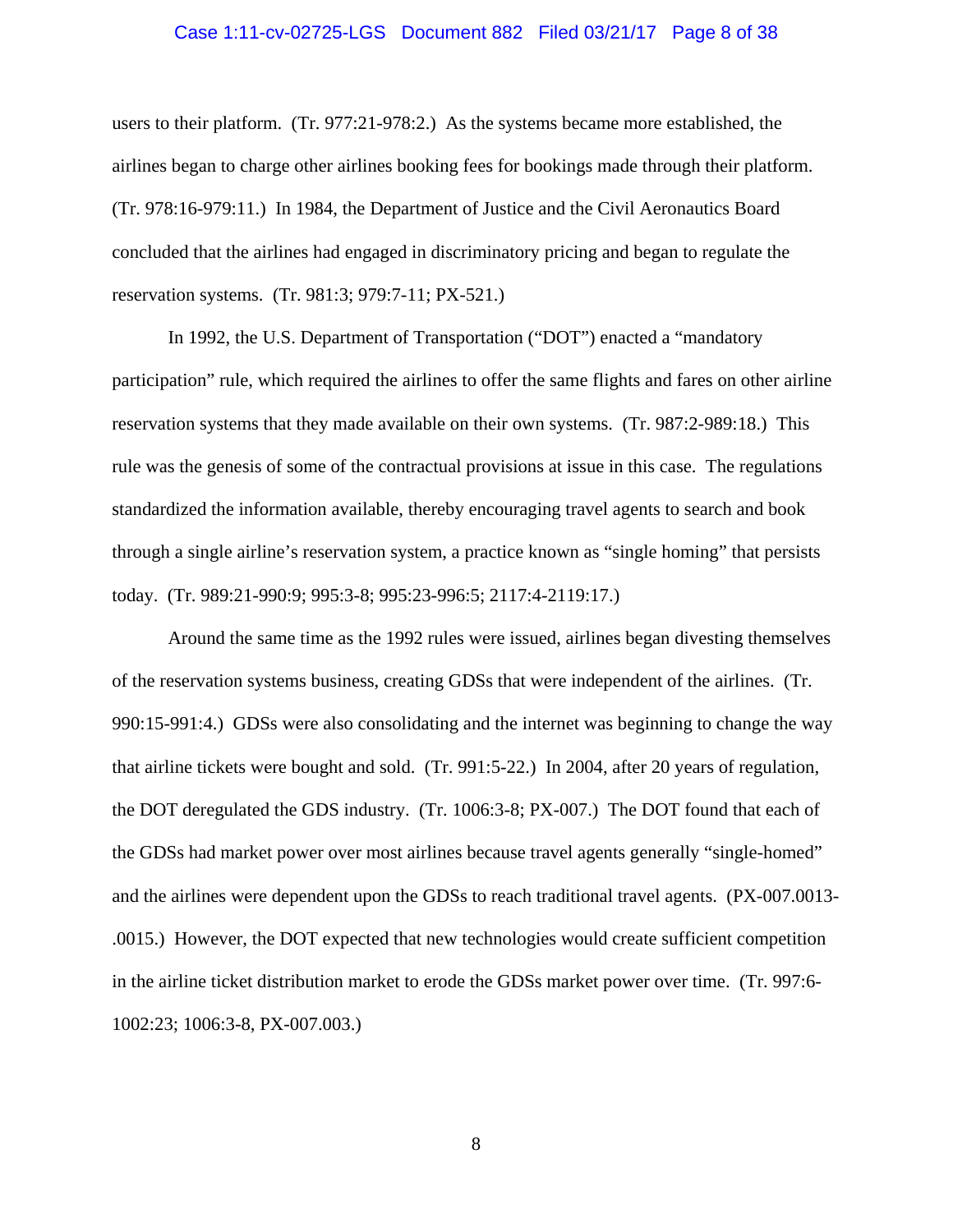### **2. The GDS Business**

Sabre is one of only three GDSs in the United States, with Amadeus and Travelport. (Tr. 448:6-12.) Sabre is the largest and controls over 50% of the market. (Tr. 1365:14-1366:1.) Since deregulation, the number of GDS competitors has dropped from four to three. (Tr. 1004:1- 8.) No new GDS has entered the market since the 1980s. (Tr. 962:24-963:1, 1006:9-10.) US Airways estimated that 40% percent of its revenues were booked through Sabre, and another 25% through the other GDSs. (Tr. 202:15-203:6; PX 1178.0001.)

 "Brick and mortar" travel agencies book almost exclusively through the GDSs. (Tr. 2034:1-16; 2039:25-2041:4; 2049:3-14.) These travel agencies' clients are primarily corporate travelers, who are higher value customers for airlines. (Tr. 202:4-14.) Travel agencies frequently "single-home" with one GDS. In 2011, 94% of travel agency locations (i.e. travel agency offices, sometimes within a large multi-office travel agency) used a single GDS. (PX-1181.) Because of single-homing, US Airways must participate in each of the GDSs to reach the corporate travelers whose travel agents book through that GDS. (Tr. 1254:1-20; 2031:2-21; 2059:5-2060:7.)

GDSs earn revenues through booking fees paid by the airlines and other travel providers. (*See* Tr. 443:3-7; 452:21-23; 529:2-530:7; 978:16-19.) The GDSs do not charge travel agents for GDS services. Instead, travel agencies *receive* incentive payments from GDSs, as well as commission payments from airlines. (Tr. 1864:18-25; 2054:17-2057:6.) From 2006 through 2012, Sabre paid more than \$1.2 billion in incentive fees to travel agents. (Tr. 1272:17-1273:7; 2057:17-2058:25; PX-766.) US Airways' expert, Professor Joseph Stiglitz, opined that these "incentive payments" serve to keep the travel agents loyal to its chosen GDS, but do not benefit the airlines. (Tr. 1379:17-23; 1905:17-19; 5518:25-5519:6.)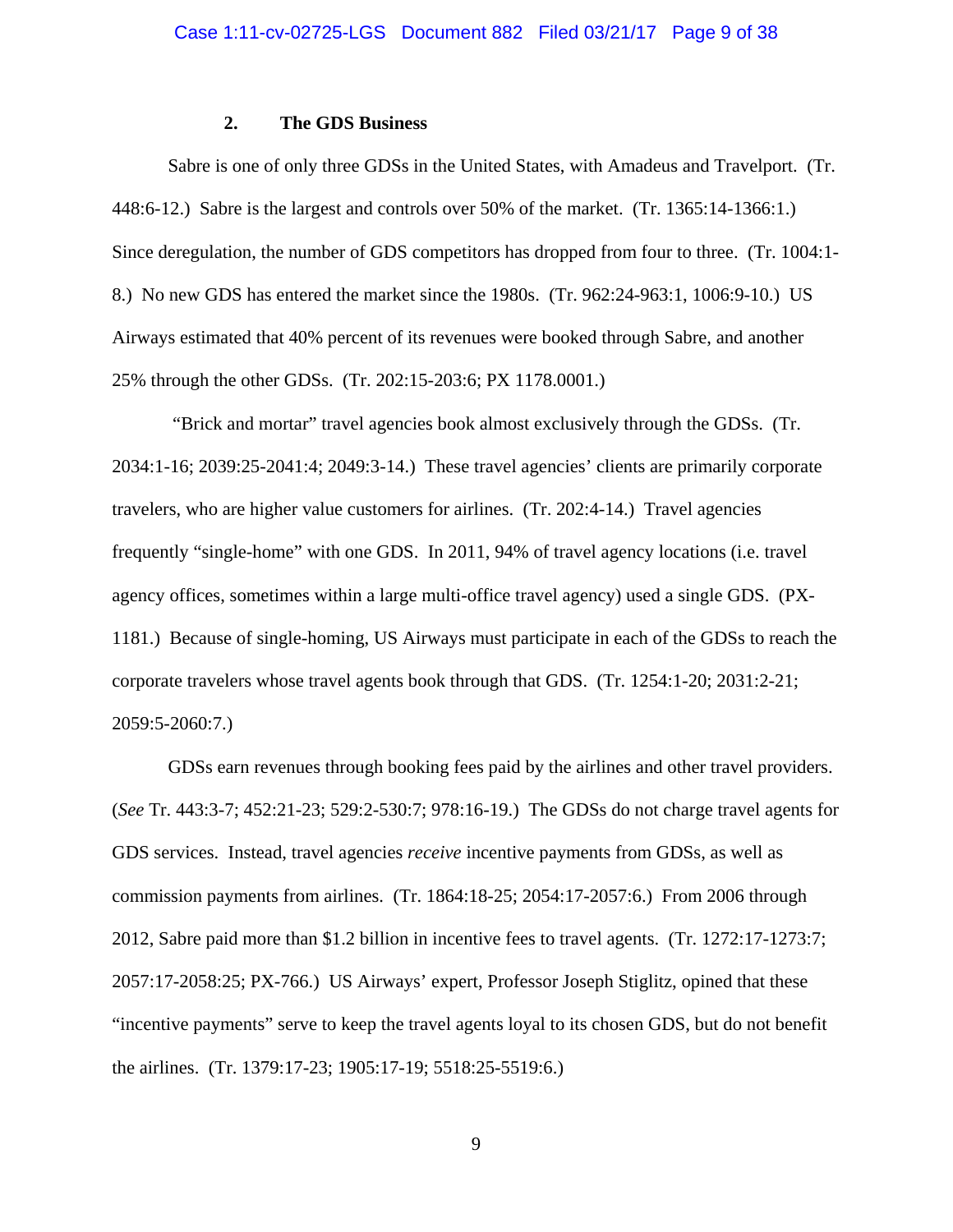# **3. The Challenged Contractual Provisions**

Starting in 2006, the US Airways' contract with Sabre included the same or similar provisions at issue here. Claims based on those provisions in the 2006 contract were dismissed as time barred. The challenged restraints, collectively referred to as the "full content" provisions (Tr. 5261:15-5262:25), as they appear in the parties' 2011 Contract (PX-006) are:

- A "No Discounts" provision, also referred to as a "parity" provision, prohibiting US Airways from providing lower fares through other, non-Sabre, channels. The contract specifically required that "in no case will the Fares provided through the Sabre GDS for Bookings in the Sabre GDS . . . be more expensive or less comprehensive than the Fares offered by [US Airways] via any Reservation Outlet." (PX-006.0013.)
- A "No Surcharge" provision, preventing US Airways from charging or collecting from travel agents a fee or higher prices for booking through Sabre. The contract stated that US Airways "shall not charge to or collect from any Sabre Subscriber a service fee or any similar charge." (PX-006.0027.)
- A "No Better Benefits" provision, requiring US Airways to provide Sabre GDS service subscribers access to "the same types, amounts and levels of products, services, functionality, enhancements, promotional opportunities, . . . incentives, commissions, . . . benefits and rights" that US Airways offered to users of any other booking channel. (PX-006.0003.)
- A "No Direct Connects" provision, preventing US Airways from inducing travel agents, or their customers, from directly connecting their reservation system with the airlines'. The contract provided, "[US Airways] shall not require or induce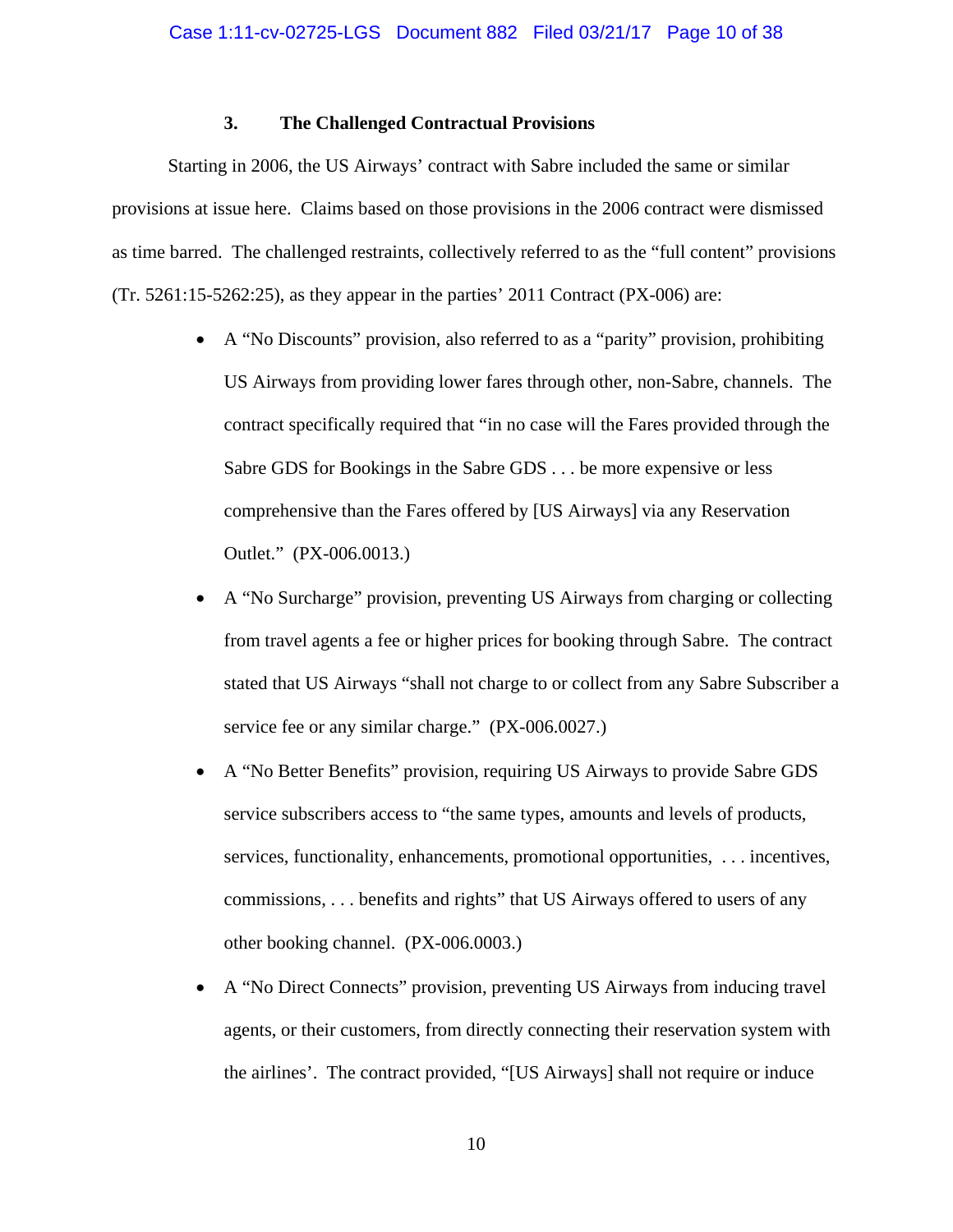any Sabre Subscriber to book on any Participating Carrier Internet Site." The contract further stated, "[US Airways] will not . . . in any other manner whatsoever require or provide commissions, compensation or other benefits or rights . . . or otherwise encourage, promote or induce . . . Sabre Subscribers (or their customers) to circumvent the Sabre GDS." (PX-006.0004.)

After US Airways merged with America West Airlines in 2005, the airline tried unsuccessfully to avoid the challenged restraints. (Tr. 186:21-189:4.) Ultimately, US Airways had no choice but to accept them in the US Airways-Sabre 2006 contract for fear of being removed from the Sabre GDS or being retaliated against, for example, through "display biasing," which means reordering search results as they appear in the system to disadvantage a particular airline. (Tr. 190:19-193:3.) When the contract came up for renewal in 2011, US Airways again was forced to accept the full content restrictions. (Tr. 523:8-13; 818:15-819:10; 840:5-9.)

 The 2011 Contract requires US Airways to pay Sabre a booking fee of at least \$3.41 per flight segment booked through Sabre. (Tr. 1241:11-12; 1351:6-7; PX-006.0010.)

#### **B. The Relevant Market**

"[M]arket definition is a deeply fact-intensive inquiry," *Todd v. Exxon Corp.*, 275 F.3d 191, 199 (2d Cir. 2001) (Sotomayor, J.), which requires consideration of the "commercial realities" of competition. *Amex*, 838 F.3d at 197. Products or services are in the same relevant product market if they are "reasonably interchangeable by consumers for the same purposes." *Id.* at 196 (quoting *Geneva Pharms.*, 386 F.3d at 496). The purpose of market definition is "to identify the market participants and competitive pressures that restrain an individual firm's ability to raise prices or restrict output." *Geneva Pharms.*, 386 F.3d at 496. The jury found that Sabre had harmed competition "in the relevant market" and that the relevant market was a one-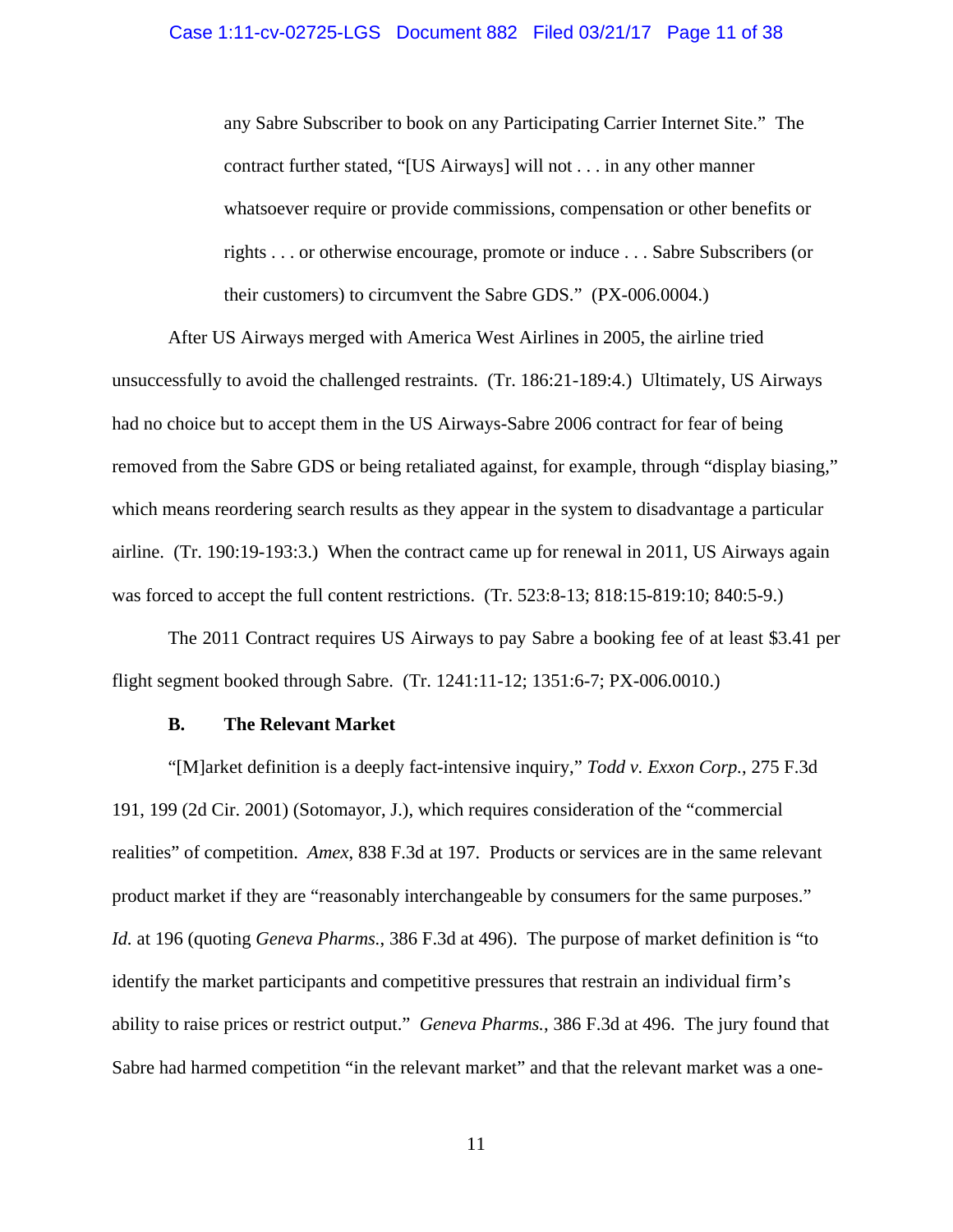sided market.

### **1. Product Market for GDS Services**

US Airways presented sufficient evidence for a reasonable jury to conclude that the relevant product market is the market for GDS services linking airlines with traditional travel agents that serve the vast majority of business travelers, but that the relevant market does not include other means of distributing airline tickets, such as airline websites and online travel agencies (e.g. Expedia, Travelocity), among others, because consumers do not view them as reasonable substitutes for GDS services. (*E.g.*, Tr. 1361:8-1365:12.)

Sabre does not challenge the sufficiency of the evidence. Sabre argues instead that US Airways' market definition is improper as a matter of law because US Airways explicitly assumed the existence of the challenged contractual restraints in the relevant market analysis. (*E.g.*, Tr. 1365:1-8.) Sabre relies primarily on the *Queen City Pizza, Inc. v. Domino's Pizza, Inc.*, 124 F.3d 430 (3d Cir. 1997), line of cases to argue that the relevant market must be defined without reference to the challenged contractual restraints. *See also Smugglers Notch Homeowners' Ass'n. Inc. v. Smugglers' Notch Mgmt. Co.*, 414 F. App'x 372, 376–77 (2d Cir. 2011) (summary order). These cases are factually distinguishable and do not render Plaintiff's proposed relevant market deficient as a matter of law.

In *Queen City*, the Third Circuit affirmed the dismissal of antitrust claims because the plaintiffs had failed to allege a valid relevant market. The plaintiffs were a group of Domino's Pizza franchisees who challenged contractual terms in the franchise agreement requiring them to buy only Domino's-approved ingredients and supplies. *Queen City Pizza*, 124 F.3d at 442–43. The plaintiffs asserted monopoly and illegal tying claims, among others, alleging that the relevant market was the market for ingredients and supplies used in Domino's restaurants. *Id.* at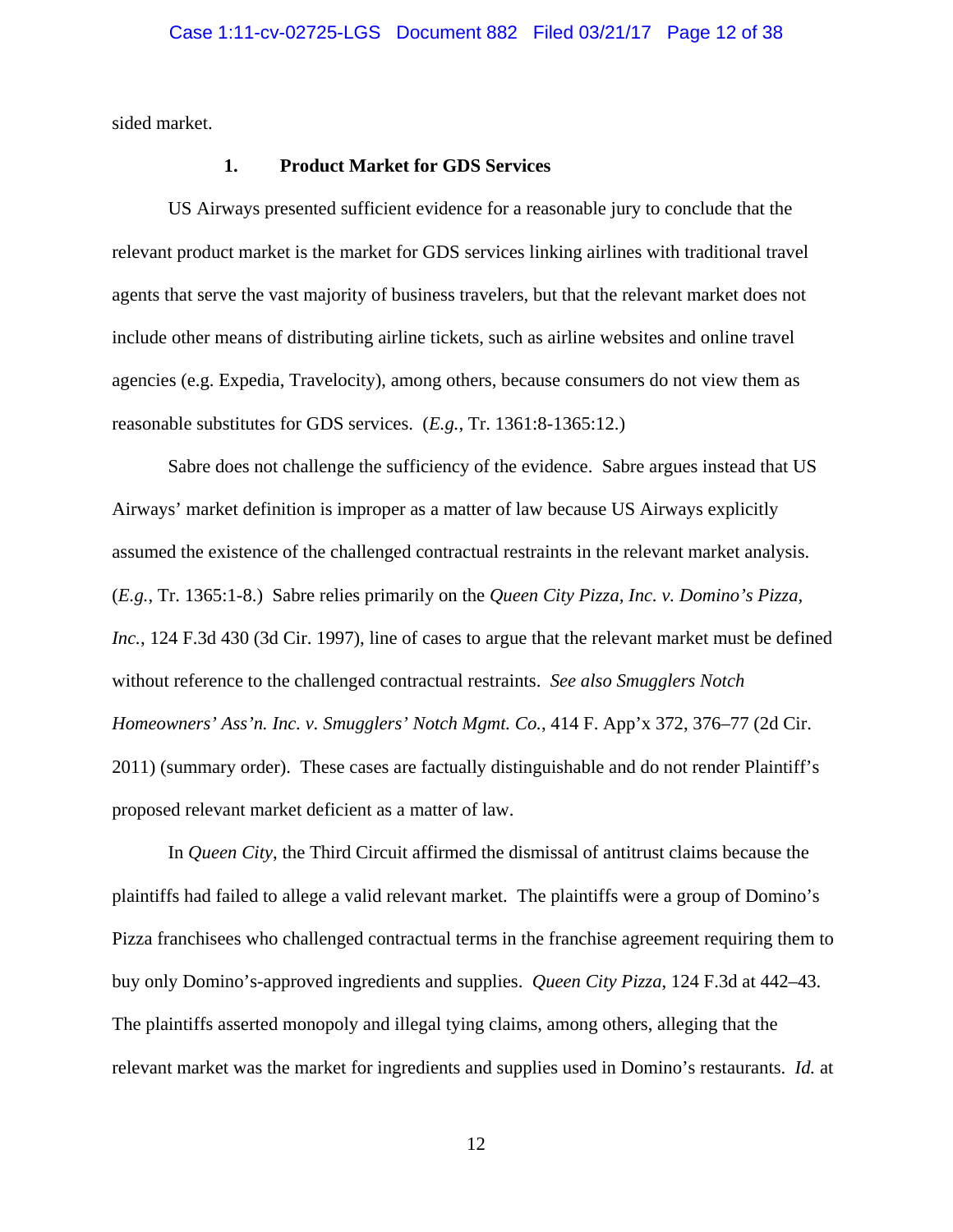### Case 1:11-cv-02725-LGS Document 882 Filed 03/21/17 Page 13 of 38

435. The Third Circuit rejected this narrow market definition, reasoning that pizza ingredients and supplies from Domino's and other suppliers are reasonably interchangeable, and that "[a] court making a relevant market determination looks not to the contractual restraints assumed by a particular plaintiff when determining whether a product is interchangeable, but to the uses to which the product is put by consumers in general." *Id.* at 438.

Critical to the Third Circuit's analysis was that the plaintiff franchisees voluntarily accepted the contractual restraints and were not forced to accept them as a consequence of the defendant's market power. *Id*. at 441. The Third Circuit observed, "Plaintiffs need not have become Domino's franchisees" and could have selected a different franchisor with different or fewer contractual restrictions. *Id*. In other words, competition in the market for franchise agreements constrained Domino's ability to abuse its contractual power. *Queen City* thus prohibits a market definition narrowed by contractual restraints that a counterparty willingly assumes in a competitive market. *See id.* at 440; *Newcal Indus., Inc. v. Ikon Office Sol.*, 513 F.3d 1038, 1048 (9th Cir. 2008) ("[T]he law prohibits an antitrust claimant from resting on market *power* that arises solely from contractual rights that consumers knowingly and voluntarily gave to the defendant (as in *Queen City Pizza* . . . ).").

This case is factually distinguishable from *Queen City*. Here, Plaintiff presented ample evidence that it had no choice but to accept Sabre's contractual terms because of Sabre's economic market power. (Tr. 218:19-219:16; 474:9-18; 523:6-9; 1251:11-25.) Unlike *Queen City*, where the court found that market power arose *solely* from the contracts, here, Plaintiff presented evidence that market power arose from Sabre's economic power and US Airways was forced to accept the challenged contractual terms:

• Sabre had over 50% of the bookings made in the GDS market, impacting a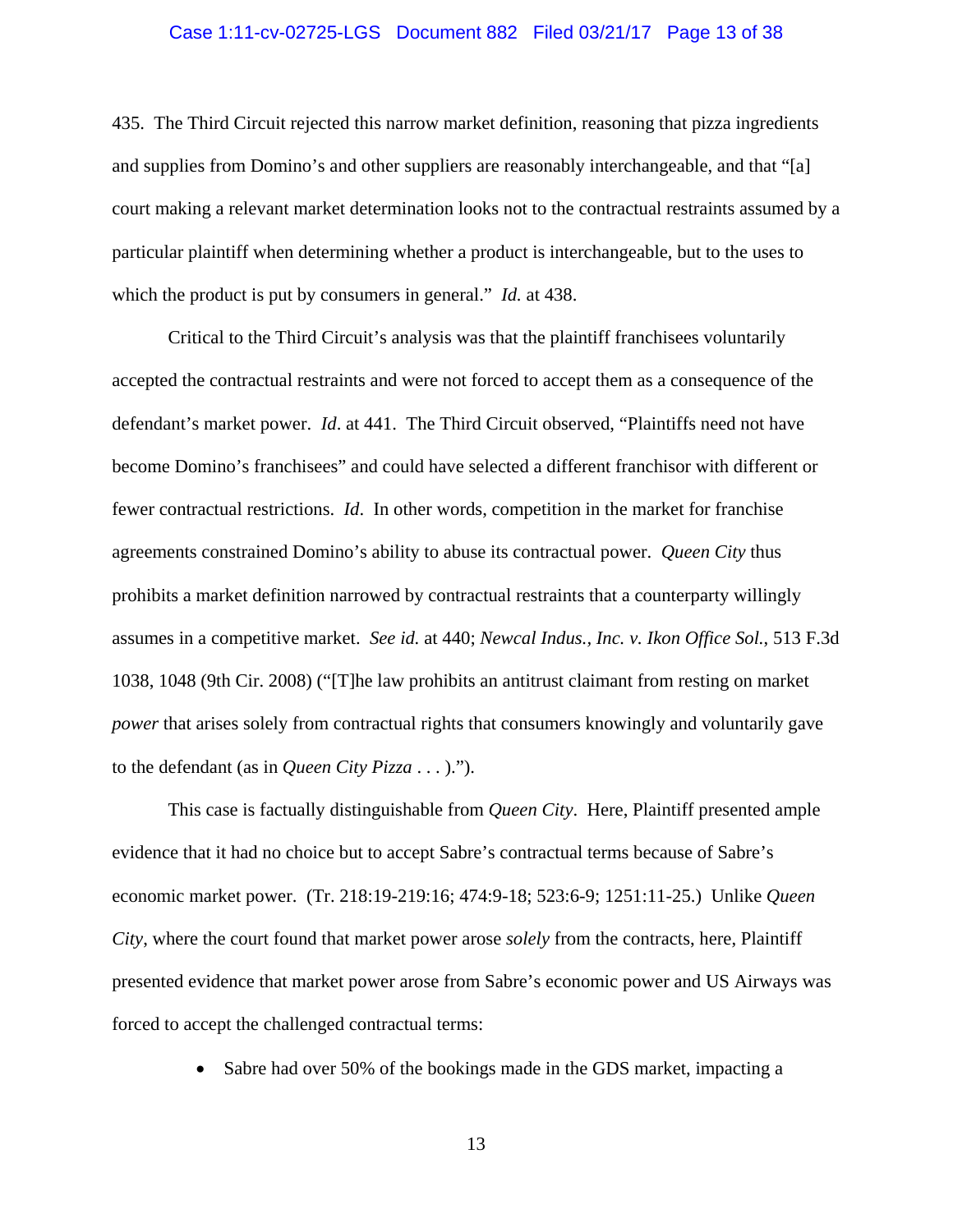significant portion of corporate travel bookings (*see* PX-751);

- Corporate travel bookings represented the most lucrative segment of US Airways' business and most travel agency locations 'single-homed' with a single GDS. (Tr. 202:4-14; 1277:1-13.)
- In total, about 40% of US Airways' revenue was booked through Sabre. (Tr. 202:1-2; 474:17-18; PX-1178.)
- Consequently, US Airways determined that removal of their flights from the Sabre system would have jeopardized 15 to 20% of their revenue and the future of the company. (Tr. 202:15-203:6; 219:7-16; 1279:6-17; 1280:18-23.)
- US Airways had no choice but to accept Sabre's terms. (Tr. 212:17-24; 218:19- 219:16; 474:9-18; 523:6-9; 591:2-4.)

This evidence removes the present case from the ambit of the *Queen City* rule on which Sabre relies. *See Meredith Corp. v. SESAC, LLC*, No. 09 Civ. 9177, 2011 WL 856266, at \*7–8 (S.D.N.Y. Mar. 9, 2011) (distinguishing *Queen City* as a "contract power" case where defendant's market power arose solely from contractual rights and on grounds that there was competition in market for restaurant franchise opportunities); *Newcal Indus., Inc.*, 513 F.3d at 1049 (rejecting defendant's argument that the facts were similar to *Queen City* because the market power at issue did not rest solely on contractual power).

Sabre also argues that US Airways' product market definition is inconsistent with its theory of injury and causation, which depended on non-GDS competitors being available to travel agents and travelers. At trial, US Airways argued that its damages should be measured with reference to a competitive market, in which competition from channels outside of the market for GDS services (e.g. purchases directly from airlines or from GDS alternatives) would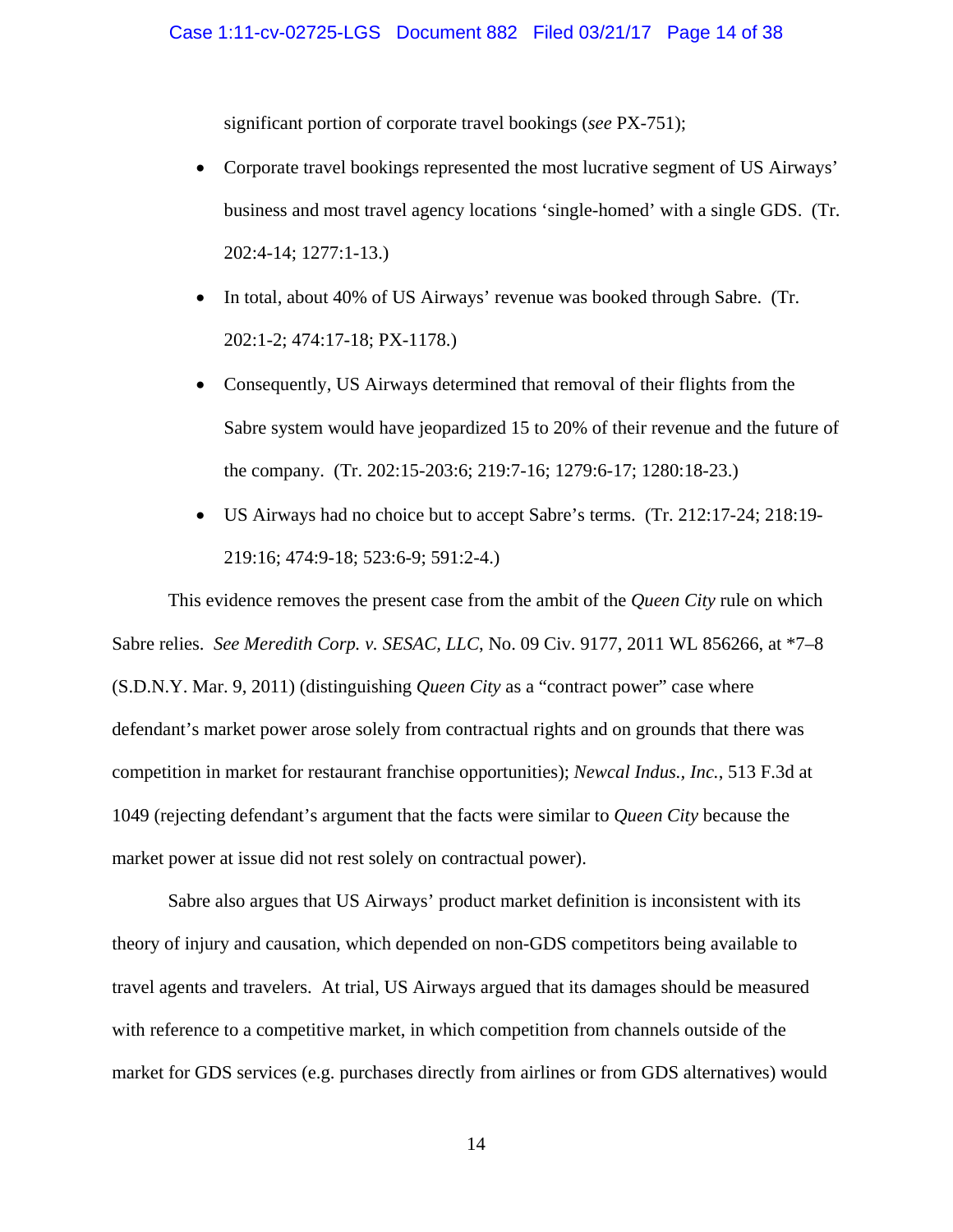### Case 1:11-cv-02725-LGS Document 882 Filed 03/21/17 Page 15 of 38

drive down the price (booking fee) for GDS distribution services. Sabre's argument is incorrect. In defining the relevant market, "[t]he basic principle is that the relevant market definition must encompass the *realities* of competition." *Amex*, 838 F.3d at 197 (emphasis added) (quoting *Balaklaw v. Lovell*, 14 F.3d 793, 799 (2d Cir. 1994)). In contrast, the inquiry at the injury and damages stage is whether US Airways suffered injury as a result of Sabre's unlawful restraint of trade, which requires examining what would have happened in the hypothetical "but for competitive world" had the unlawful restraint not existed. *See* 2A Phillip E. Areeda et al., *Antitrust Law* ¶ 392b, at 379 (4th ed. 2014) (When measuring damages, "[t]he guiding principle is that the antitrust victim should recover the difference between its actual economic condition and its 'but for' condition."). Because each stage of analysis requires a distinct inquiry, assuming the contractual restraints apply at one stage and not at the other is neither illogical nor inconsistent.

### **2. One-Sided Market**

 $\overline{a}$ 

At trial, the evidence was sufficient for a reasonable jury to conclude -- as it did -- that the relevant market for purposes of Count I was one-sided, even though Sabre and the other GDSs are two-sided platforms. In other words, the evidence was sufficient for the jury to conclude that the relevant product market was not two-sided and interdependent, such that benefits to the travel agent side of the market had to be considered in assessing harm to competition. This issue was the basis for US Airways' argument that Sabre's supracompetitive prices, which are the measure of US Airways' harm, should be measured without subtracting Sabre's incentive payments to travel agents.2 (*See* Tr. 1883:2-17; 1884:9-13; 5519:19-25;

<sup>&</sup>lt;sup>2</sup> US Airways presented evidence that, without considering travel agent incentives, Sabre charged supracompetitive prices, and therefore US Airways had damages, ranging from \$44.5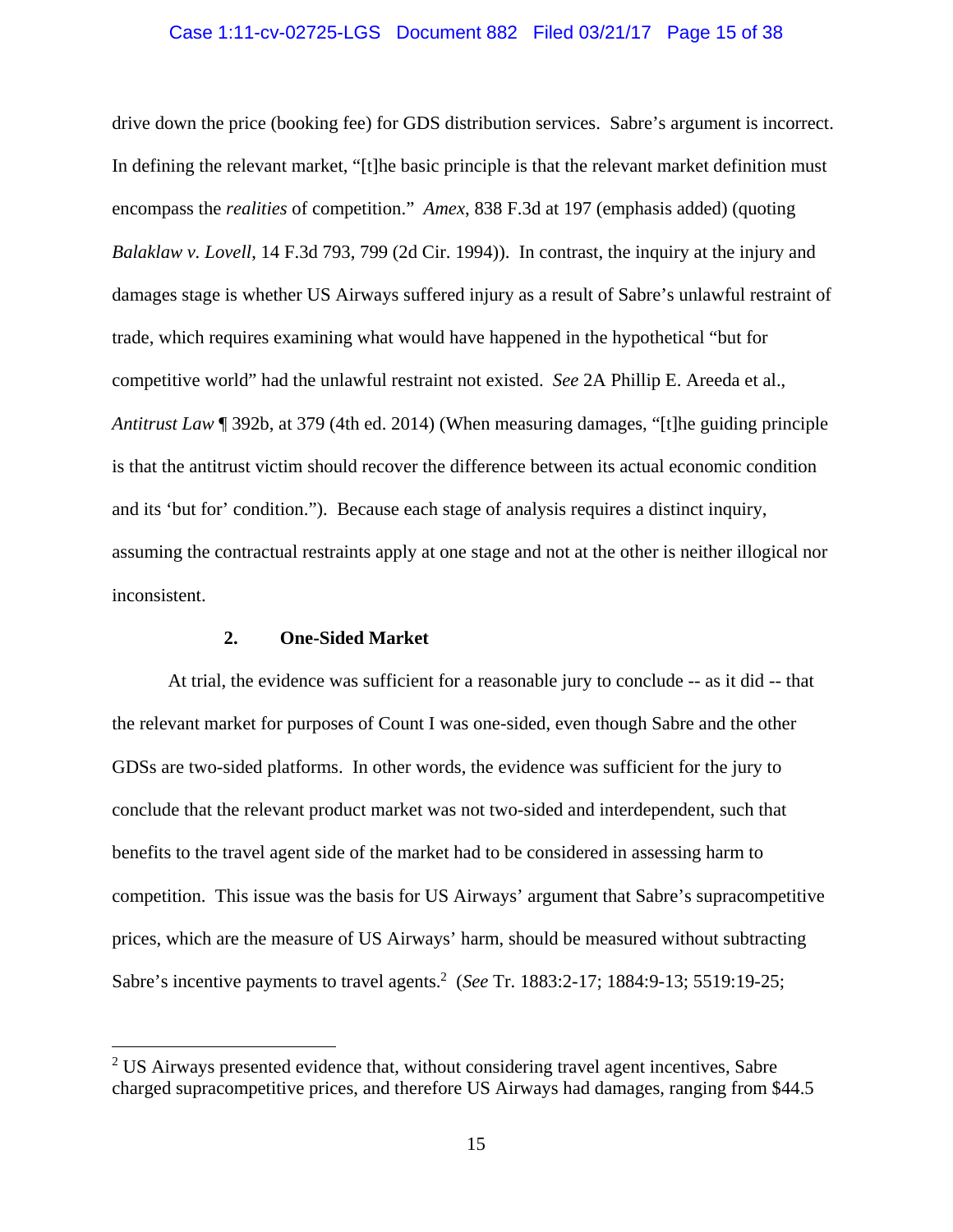5532:19-5533:23.)

 $\overline{a}$ 

The concept of two-sidedness in economics is relatively new and complex. *See Amex*, 838 F.3d at 185 n.3 ("Two-sided markets were first clearly identified in the early 2000s by economists Jean-Charles Rochet and Jean Tirole . . . ."). Simply put, "[a] two-sided platform provides goods or services to two distinct groups of customers who need each other in some way and who rely on the platform to intermediate transactions between them." ABA Section of Antitrust Law, *Market Definition in Antitrust: Theory and Case Studies*, 439–40 (2012) ("ABA, *Market Definition*"). "Two-sided platforms minimize transactions costs between entities that can benefit from getting together, permitting value-creating exchanges to take place that would not occur otherwise." *Id.* at 440 (internal quotation marks omitted). Websites like eBay, which connect buyers and sellers of goods in online auctions, or credit cards that provide a way to link merchants and customers, are two-sided platforms. GDSs likewise are two-sided platforms. They provide an avenue for airlines selling tickets and travel agents purchasing tickets to do business with each other.

Economists define a two-sided market as one in which a "platform can affect the volume of transactions by charging more to one side of the market and reducing the price paid by the other side by an equal amount; in other words, the price structure matters, and platforms must design it so as to bring both sides on board." *Amex*, 838 F.3d at 185 n.3 (quoting Jean-Charles Rochet & Jean Tirole, *Two-Sided Markets: A Progress Report*, 37 Rand J. Econ. 645, 664–65

million to \$73.2 million, depending on whether a \$1.35 or \$0 booking fee benchmark is used. (PX-1184.) US Airways' experts also explained that, even accounting for travel agency incentives in a two-sided market, Sabre had lower but still supracompetitive prices. (Tr. 2361:20-2362:25; 2453:24-2454:5; 2514:8-20.) Although the jury found that the relevant market was one-sided, it also hypothetically found damages of approximately \$5 million if the market were two-sided.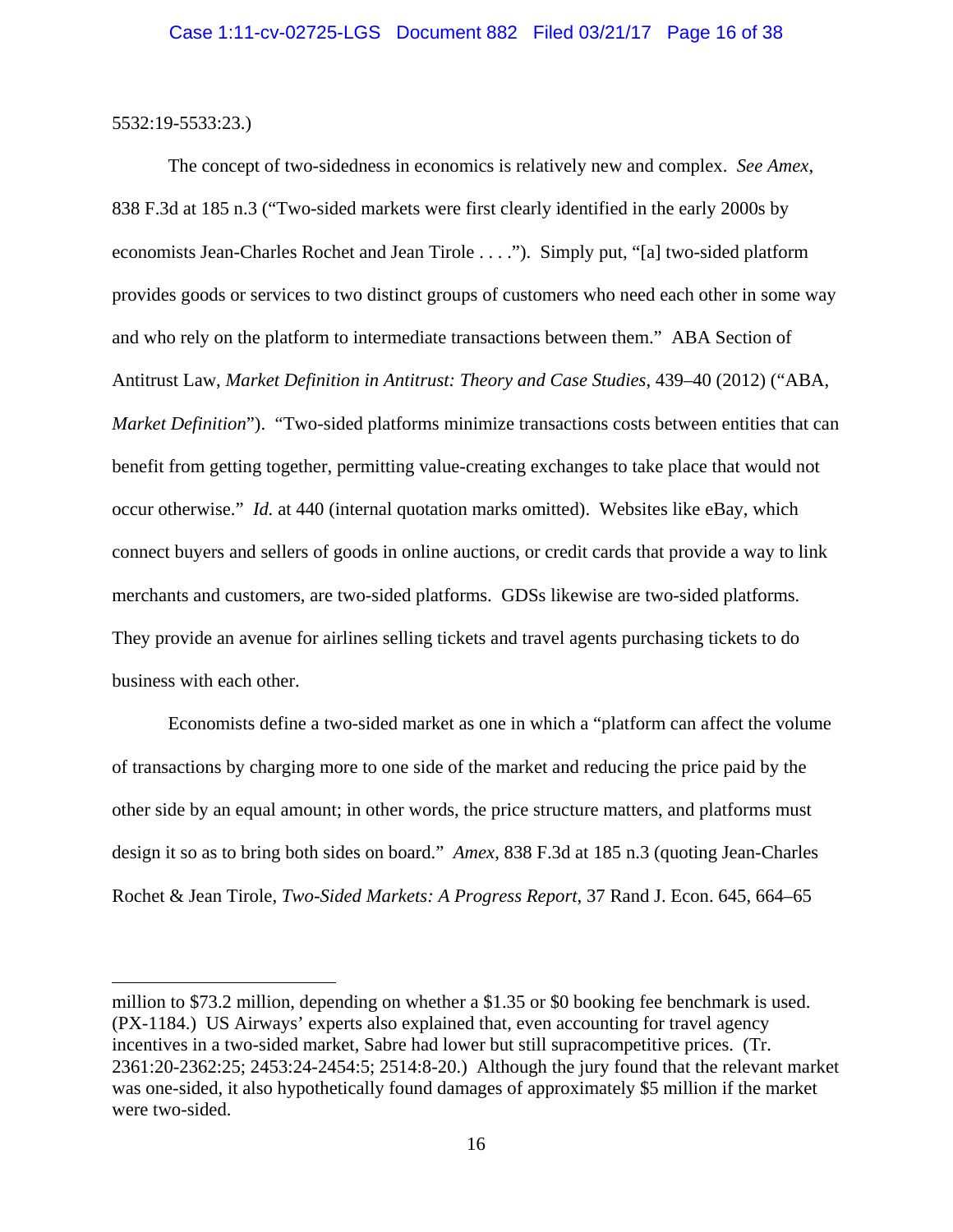### Case 1:11-cv-02725-LGS Document 882 Filed 03/21/17 Page 17 of 38

(2006) ("Rochet & Tirole, *Two-Sided Markets*")). Profit-maximizing prices of two-sided platforms may require charging one side of the platform less than the marginal cost of serving that set of customers. David S. Evans & Michael Noel, *Defining Antitrust Markets when Firms Operate Two-Sided Platforms*, 2005 Colum. Bus. L. R. 667, 668 (2005).

The economic concept of two-sided platforms or markets is not the same as the legal concept of the *relevant market* in antitrust law, a distinction that economists and lawyers alike recognize. *See, e.g.*, David S. Evans & Richard Schmalensee, *The Industrial Organization of Markets with Two-Sided Platforms*, 3 Competition Policy Int'l 151, 153 n.5 (2007) (commenting on the Rochet and Tirole definition, "[n]ote that the word market is being used in the loose manner that is the custom among economists and not in the antitrust sense. The Rochet-Tirole definition would be more precise if it said 'A two-sided platform business exists if . . . .'"); ABA, *Market Definition* at 447. The basic difference is that "[t]wo-sided platforms serve two distinct sets of customers who receive different but related products or services. Market definition [for antitrust purposes] must consider whether both sides of the platform should be combined in one market or whether separate markets should be defined for each side." *Id.* (citation omitted). The relevant market for purposes of antitrust analysis may not be two-sided even though the defendant operates a two-sided platform. *See, e.g.*, *Amex*, 838 F.3d at 197–98 (differentiating between the relevant market defined in *United States v. Visa U.S.A., Inc.*, 344 F.3d 229 (2d Cir. 2003), and in *Amex*, both of which involve credit card platforms).

The vocabulary of two-sidedness is new, but courts have long addressed claims and developed case law involving businesses now recognized as two-sided platforms by closely examining the competitive realities of the market. *See, e.g.*, *Times-Picayune Pub. Co. v. United States*, 345 U.S. 594, 610 (1953) (recognizing -- without using the language of two-sidedness --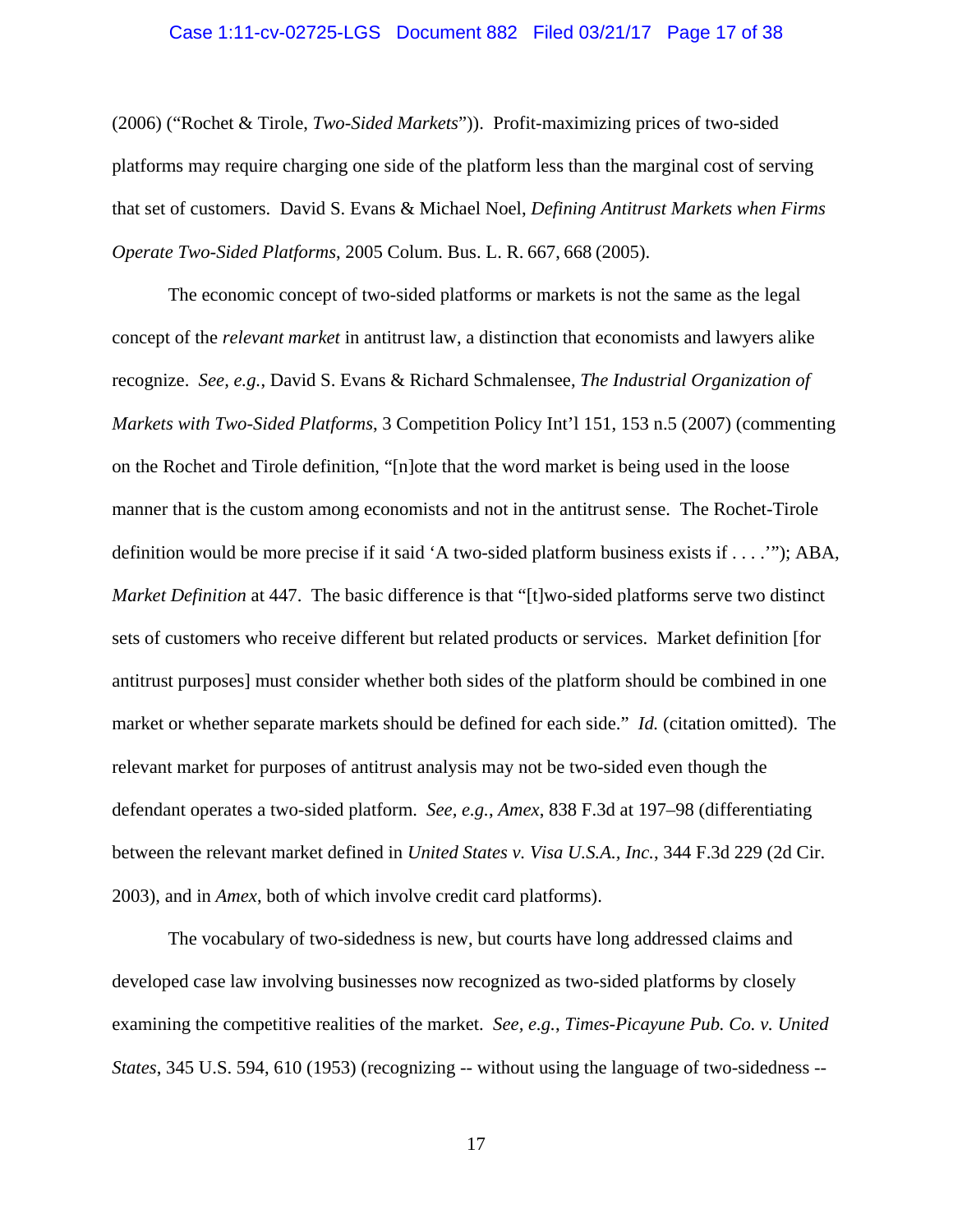#### Case 1:11-cv-02725-LGS Document 882 Filed 03/21/17 Page 18 of 38

that "every newspaper is a dual trader in separate though interdependent markets; it sells the paper's news and advertising content to its readers; in effect that readership is in turn sold to the buyers of advertising space"). The relevant market is not two-sided merely because it involves a platform with customers on both sides. If that were the case, the relevant market for every business with a middleman would be two-sided as a matter of law. The ultimate goal of defining the relevant market remains "to identify the market participants and competitive pressures that restrain an individual firm's ability to raise prices or restrict output." *Geneva Pharm.*, 386 F.3d at 496.

*Amex* clarified that the relevant market is considered two-sided where "interdependency" that causes price changes on one side can result in demand changes on the other side." 838 F.3d at 186. Where this interdependency exists, it would be error to separate the two sides of the market in defining the relevant market because it would "allow[] legitimate competitive activities [on one side of the market] to be penalized no matter how output-expanding such activities may be." *Id.* at 198. In *Amex*, the Second Circuit rejected the district court's separation of the two sides of the market because "[s]eparating the two markets . . . -- analyzing the effect of Amex's vertical restraints on the market for network services while ignoring their effect on the market for general purpose cards -- ignores the two markets' interdependence." *Id*. 3

<u>.</u>

Two-sidedness is a special concept in antitrust economics. In a two-sided

<sup>&</sup>lt;sup>3</sup> The jury in the present case was instructed:

A second dispute, which you must also decide, is whether the market is onesided or two-sided. US Airways contends that the market is one-sided and that you should consider only the impact on the airline side when you evaluate the issue of harm to competition. Sabre contends that the market is two-sided and that you should consider the net competitive impact of the restraints both on the airline side and on the travel agent side when you are assessing harm to competition.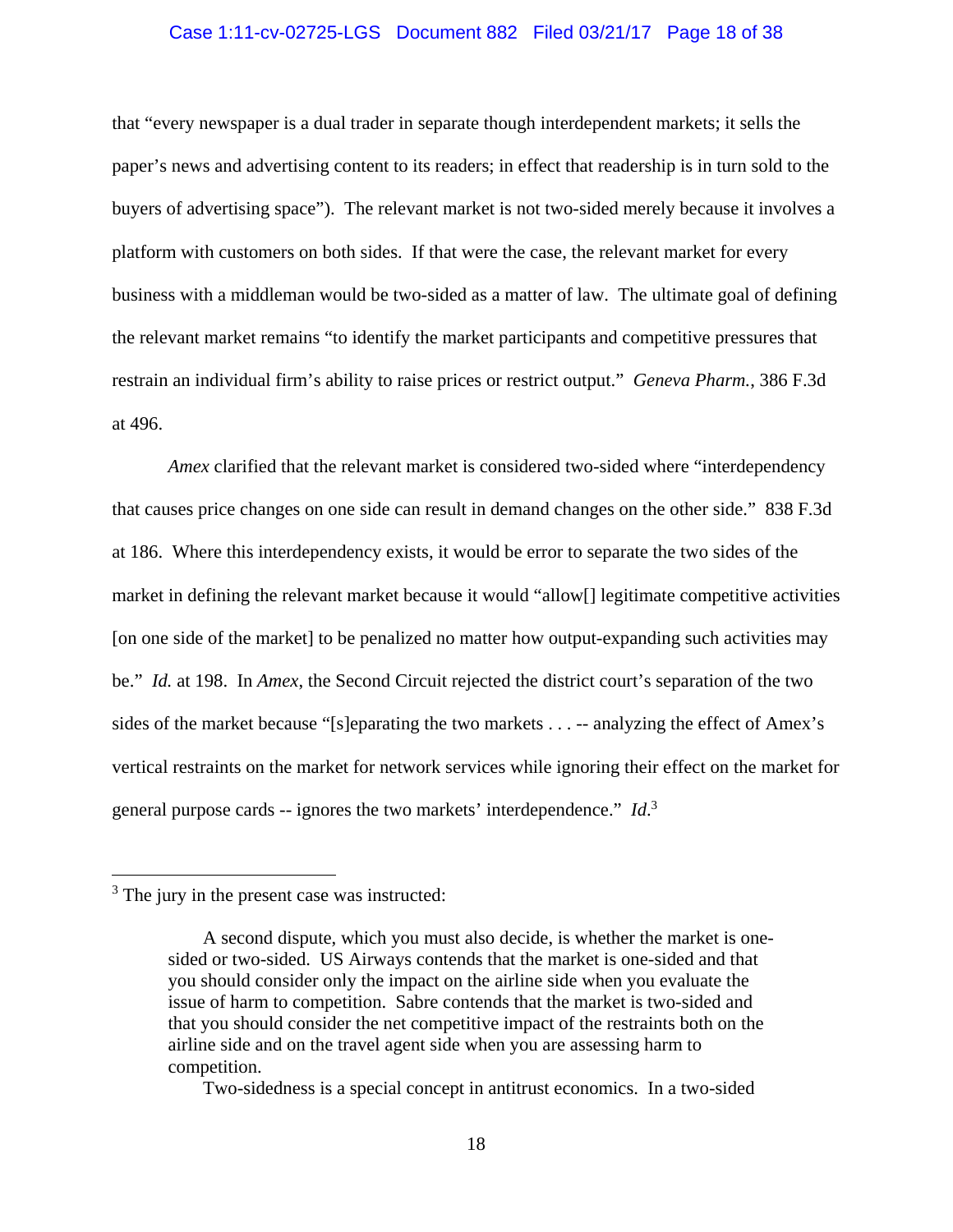#### Case 1:11-cv-02725-LGS Document 882 Filed 03/21/17 Page 19 of 38

Here, Plaintiff presented sufficient evidence to support the jury's conclusion that the relevant market is one-sided. As discussed above, US Airways defined the relevant product market as the market for GDS services linking airlines with traditional travel agents that serve the vast majority of business travelers. At trial, US Airways expert, Stiglitz, testified in sum that the relevant market is one-sided because the GDS services market lacks interdependence where benefits to one side depend on the number of people or usage on the other side. (Tr. 1369:10- 1371:20.)

Stiglitz's conclusion was based on the unique nature of the GDS services market, as explained by Plaintiff's fact and expert witnesses. These facts include the following:

> • There are only three GDSs. (Tr. 448:6-12.) The airlines that rely on corporate travelers, including Plaintiff, subscribe to all of the GDSs. (*See* Tr. 2059:1- 2060:7.) The large traditional travel agencies -- so-called "brick and mortar" travel agencies versus online travel agents like Expedia -- book most corporate travel in the United States and use the GDSs to make their bookings. (Tr. 2030:10-16.) Traditional travel agents at a particular location, including those at large travel agencies with multiple locations, mostly engage in "single homing," meaning that they rely on one GDS to book their travel. (Tr. 2030:13-17; 2045:10-2049:14.) Accordingly, all, or almost all, traditional travel agents are already linked to the airlines through a GDS, and vice versa. (Tr. 1375:23-

 $\overline{a}$ 

market, a firm sells two different products or services to two different groups of consumers, and demand from one group of consumers depends on the demand from the other group. However, a market is not two-sided merely because there are customers on both sides, such as buyers and sellers brought together by an intermediary. The market in this case is considered two-sided if the two sides are interdependent such that a change in price on one side of the market affects demand on the other side. (Tr. 5626:4-22.)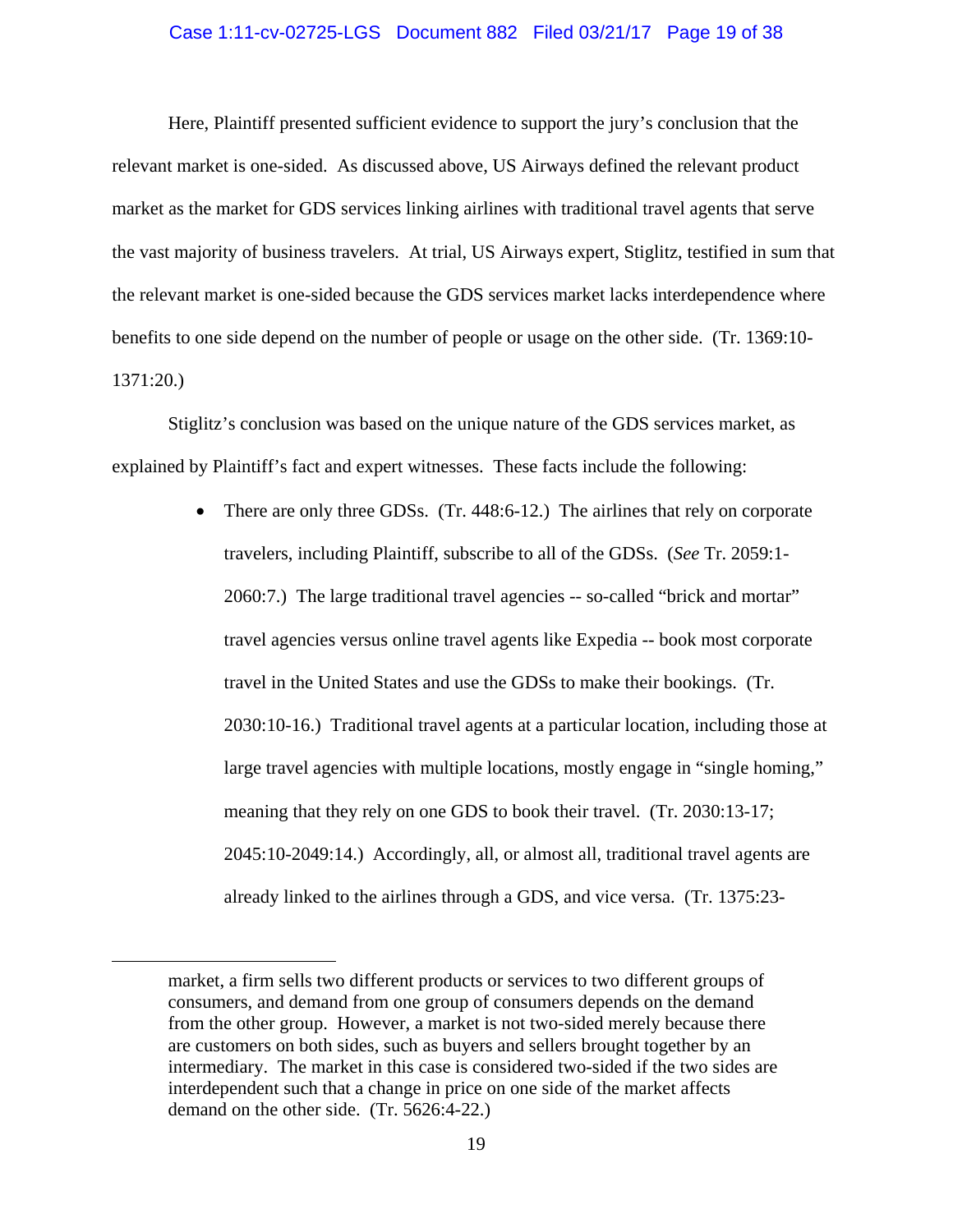1376:1; 1878:23-24.)

 $\overline{a}$ 

- Sabre charges the airlines booking fees, which fund incentive payments that Sabre pays to travel agencies. (Tr. 452:21-23; 454:5-7; 2054:17-21.) Travel agents do not pay for GDS services. (*See* Tr. 1272:22-1273:4; 1296:25-1297:8; 2054:17- 2057:6.) This payment structure shifts to the airline side of the platform the cost of both travel agents and airlines using GDS services. (*See* Tr. 1296:25-1297:8.)
- Because all or almost all travel agents are already users of a GDS platform, these incentives serve only to keep travel agents loyal to a particular GDS. (Tr. 1379:17-23; 1905:17-19; 5518:25-5519:6.) GDS payments to travel agents do not increase demand for GDS services and do not expand the market. (Tr. 1377:10- 14.) GDS incentive payments to travel agents also fail to benefit the airlines because these payments do not incentivize travelers to book a particular airline. (Tr. 1905:17-19.) Once the potential consumers on both sides of the platform have joined, it no longer promotes competition, or benefits both sides of the platform, for one side of the platform (the airlines) to pay another set of customers (the travel agents) to join the platform. Doing so no longer grows the market. (Tr. 1372:3-1375:21.)
- $\bullet$  In economics terminology, the GDS services market is a mature market.<sup>4</sup> (Tr.

<sup>4</sup> *See* Oz Shy, *A Short Survey of Network Economics*, 38 Review of Indus. Org. 119, 136 (2011) ("The example of payment cards highlights the limitation of the two-sided market theory, because under full capacity no new spillovers between buyers and merchants can be created. More precisely, no additional network effects can be generated once most buyers already use payment cards and most merchants accept merchant cards. Therefore, *policy conclusions of twosided market models should be confined to immature markets.*") (emphasis added); Alan Frankel and Allan L. Shampine, *The Economic Effects of Interchange Fees*, 73 Antitrust L. J. 627, 655 (2006) ("By its nature, a network externality is likely to become less important . . . as a network matures.").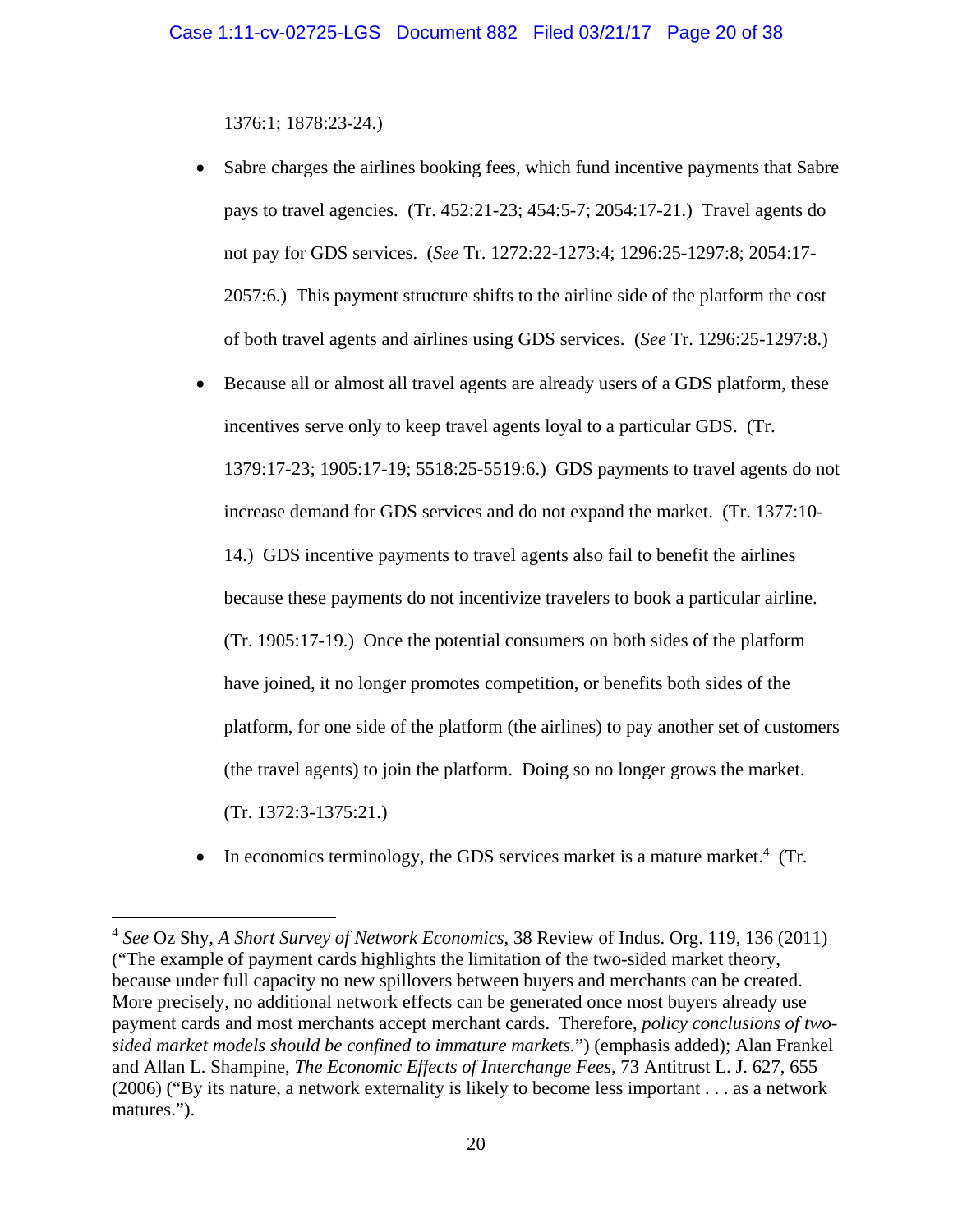1375:23-1376:4; 5514:5-11; 5516:8-9.) When the market becomes mature, it ceases to be interdependent and two-sided in the economic sense. (Tr. 1375:17- 21; 1880:6-9.)

Based on evidence of these facts, a reasonable jury could conclude that changing the price on one side of the platform (increasing or decreasing the booking fee paid by the airlines) does not change demand on the travel agent side. Thus, Plaintiff presented evidence that the GDS platform does not provide value (or cause indirect network effects) in the ways that twosided markets typically do: (1) The GDS platform does not provide a matchmaking function by making it easier for both sides to find each other, because the travel agents (and their customers) already know who the airlines are, and the airlines know who the corporate travel agents are; (2) the GDS platforms do not build audiences by attracting more airlines and more travel agents, creating a thicker market and increasing the likelihood that each side will find a suitable match, again, because the large corporate travel agents already use a GDS and the airlines already use all three GDSs; and (3) because of the contractual restraints, the GDS platform does not reduce the costs of both sides doing business with each other. *See* ABA, *Market Definition* at 441 (citing David S. Evans & Richard Schmalensee, *Catalyst Code: The Strategies Behind the World's Most Dynamic Companies* 7 (2007)).

Sabre incorrectly argues that the jury's finding based on market maturity is foreclosed as a matter of law by *Amex*. The Court of Appeal's finding of a two-sided market, after a bench trial in *Amex*, does not invalidate the jury's finding of a one-sided market here, in a different industry and with very different facts. As noted above, market definition is deeply fact intensive and requires examining the competitive realities. *Todd*, 275 F.3d at 199; *Amex*, 838 F.3d at 196– 97. *Amex* is one of the few cases that explicitly addresses two-sided markets, and the opinion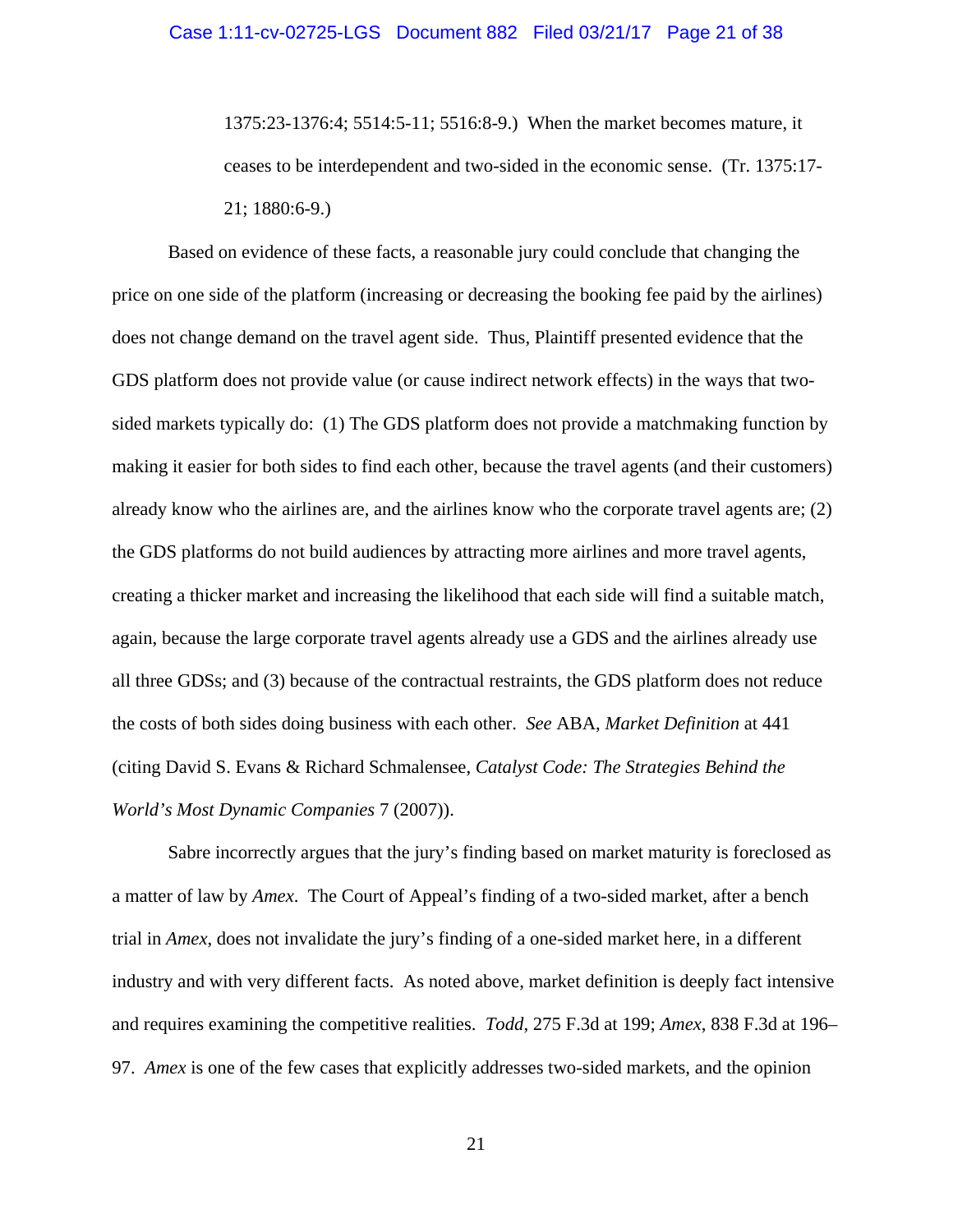### Case 1:11-cv-02725-LGS Document 882 Filed 03/21/17 Page 22 of 38

does not address or appear to consider market maturity, which was not a factual consideration in that case.

Sabre also asserts that Stiglitz's mature market theory is barred as a matter of law by *Amex,* arguing that under *Amex*, the theory of a two-sided market is about making a particular platform larger, not the market *overall*. Sabre's argument is incorrect. First, Sabre's argument might carry weight if the relevant market were the Sabre platform, but neither US Airways nor Sabre argued at trial that the relevant market was limited to *Sabre's* GDS services. Similarly, *Amex* did not hold that the relevant market was the market for American Express card network services. Rather it held that the relevant market was the entire credit card network services market, including both cardholders and merchants, and analyzed the effect on competition accordingly. *See Amex*, 838 F.3d at 205–06. Second, the federal antitrust laws do not serve to protect a particular competitor; they protect competition. *Id.* at 193 (quoting *Tops Mkts.*, 142 F.3d at 96); *Brown Shoe Co. v. United States*, 370 U.S. 294, 320 (1962).

The relevant holding of *Amex* for purposes of this case is that, where the two sides of a platform are interdependent, excluding one side from the relevant market would be improper. 838 F.3d at 186, 198 ("The interdependency that causes price changes on one side can result in demand changes on the other side."). Whether the two sides of a platform are interdependent such that the relevant market is two-sided is a factual, not a legal, issue. The jury's factual determination of the relevant market should not be lightly disturbed. *See Brown Shoe*, 370 U.S. at 336 ("Congress prescribed a pragmatic, factual approach to the definition of the relevant market and not a formal, legalistic one."); *Amex*, 838 F.3d at 196 ("[M]arket definition is a deeply fact-intensive inquiry.") (alteration in original) (quoting *Todd*, 275 F.3d at 199). For the reasons outlined above, the Court declines to do so here.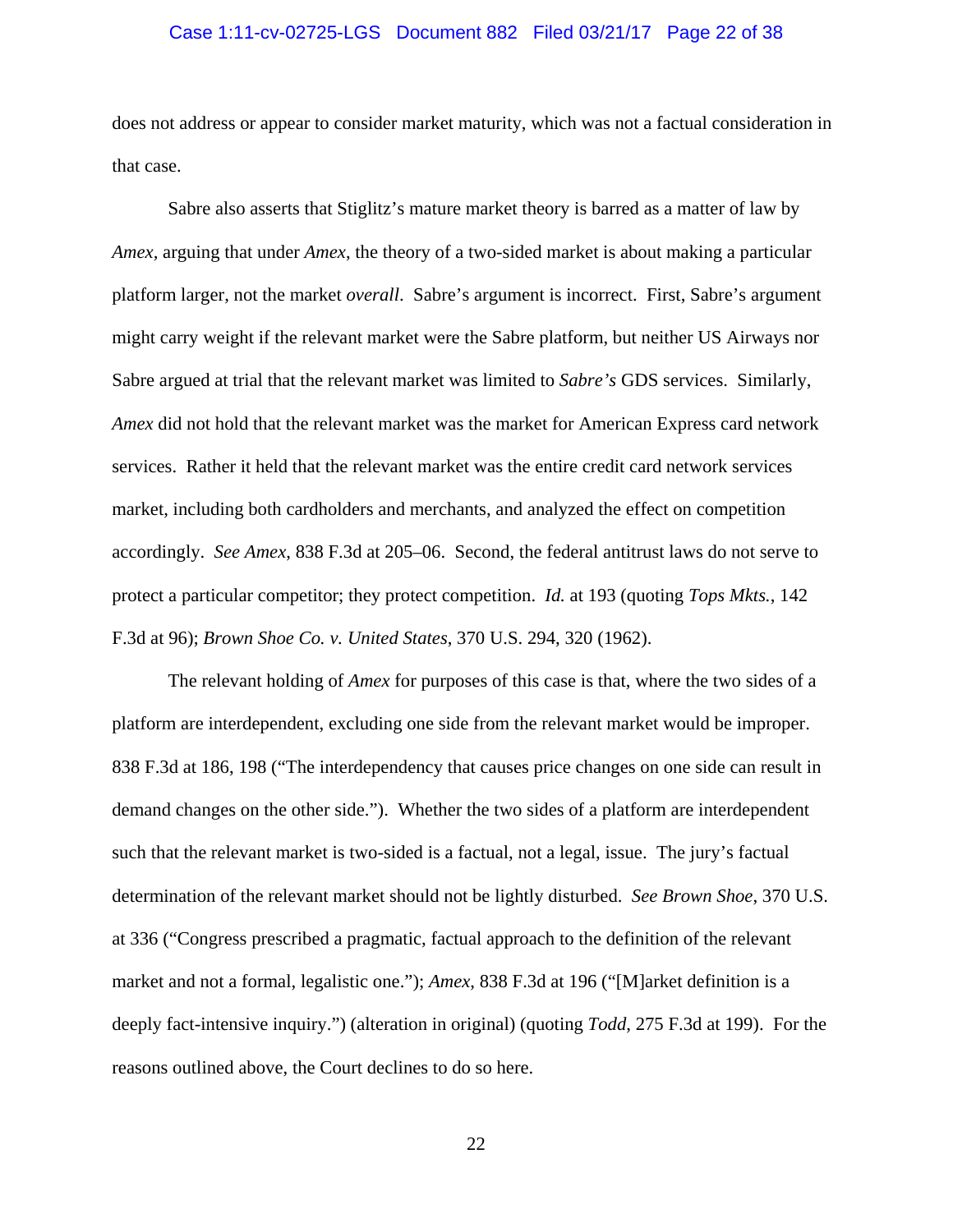### **C. Unreasonable Restraint on Trade (Rule of Reason)**

The evidence at trial was sufficient to support the jury's finding that "Sabre unreasonably restrained trade by means of the challenged contract provisions." To analyze whether the challenged restraints were "unreasonable" restraints on trade, courts employ the burden-shifting analysis outlined above and known as the rule of reason.

### **1. Adverse Effect on Competition**

Under the first step of the rule of reason, US Airways had the burden of proving the anticompetitive effect of the challenged restraints. "A plaintiff may satisfy this requirement in either of two ways[,]" directly or indirectly. *MacDermid*, 833 F.3d at 182. "First, a plaintiff may offer direct evidence of harm to competition by proving higher prices, reduced output, or lower quality in the market as a whole." *Id.* Absent a showing of direct harm, a plaintiff must show "an adverse effect indirectly by establishing that the [defendants] had sufficient 'market power' to cause an adverse effect, 'plus some other ground for believing that the challenged behavior' has harmed competition." *Id.* (quoting *Tops Mkts.*, 142 F.3d at 97). A plaintiff can meet its initial burden under the rule of reason by showing adverse effect through either method. US Airways presented evidence using both methods. Either would have been sufficient.

#### **a) Direct Evidence**

US Airways adduced direct evidence at trial from which a reasonable jury could conclude that the challenged restraints had an adverse effect on the market as a whole for GDS services - through supracompetitive pricing or lower quality. A showing of either of these harms is sufficient for US Airways to show an *actual* adverse effect on competition and satisfy the first step of the three-part rule of reason analysis.

At trial, Stiglitz opined and presented data showing that Sabre had charged US Airways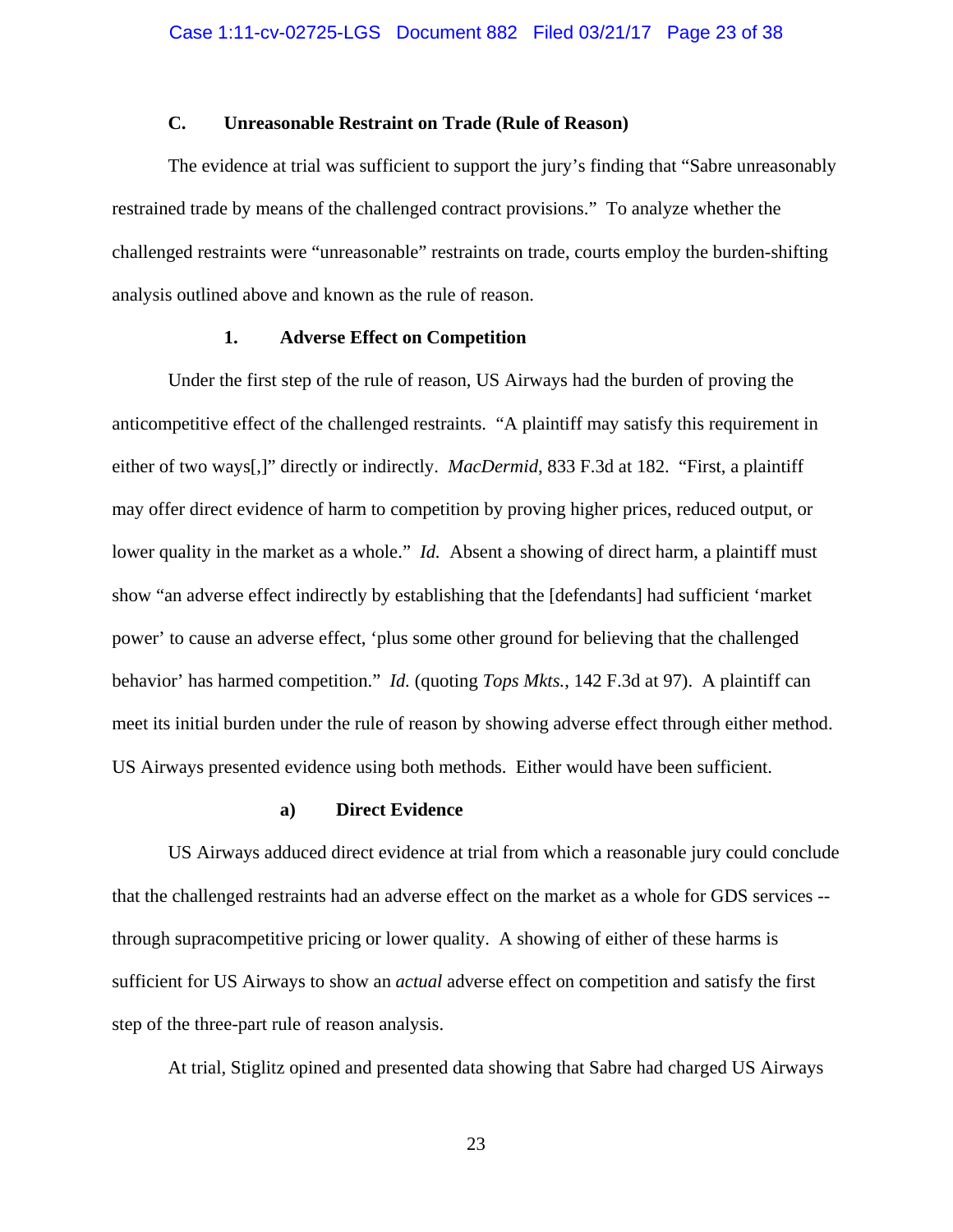### Case 1:11-cv-02725-LGS Document 882 Filed 03/21/17 Page 24 of 38

and the other legacy airlines,<sup>5</sup> over whom Sabre exercised market power, significantly higher booking fees than would have been charged in a competitive market. (Tr. 1351:8-15; PX-006.) Stiglitz testified that the magnitude of the excess profit was so large that he "fe[lt] confident that it's robust to any slight alteration in the [supporting] data." (Tr. 1979:6-10.)

Regarding lower quality, the jury heard from both fact and expert witnesses that the contractual restraints made entry into the marketplace "extraordinarily difficult" (Tr. 1999:25), reduced the quality of options available in the marketplace and led to technological stagnation. Several witnesses -- US Airways' technology expert as well as the respective founders of two unsuccessful GDS competitors -- described in detail how the GDS's tools were technologically inefficient and outdated. (*See, e.g.,* PX-810.0003-.0004; PX-813.0005-.0006; Tr. 2749:17 – 2769:17.)

Sabre challenges the causal link between the challenged restraints and technological stagnation, arguing that US Airways does not present evidence of causation. Sabre ignores explicit testimony about the link from a would-be GDS competitor, G2, that the full content suite of provisions, first in the legacy airlines' 2006 contracts with Sabre, and then in the 2011 contracts, foreclosed the airlines' ability to negotiate differentiated content with G2. (*See* PX-813.0001, .0005.) In combination with the testimony cited above, the evidence was sufficient for the jury to conclude that the challenged restraints brought about technological stagnation and reduced quality in the marketplace.

Consequently, the evidence was sufficient to show actual harm to competition in the form

<sup>&</sup>lt;sup>5</sup> The "legacy" carriers refers to the older airline carriers that existed prior to deregulation of the airline industry -- American, Continental, Delta, Northwest, United and US Airways. (Tr. 993:13-22.)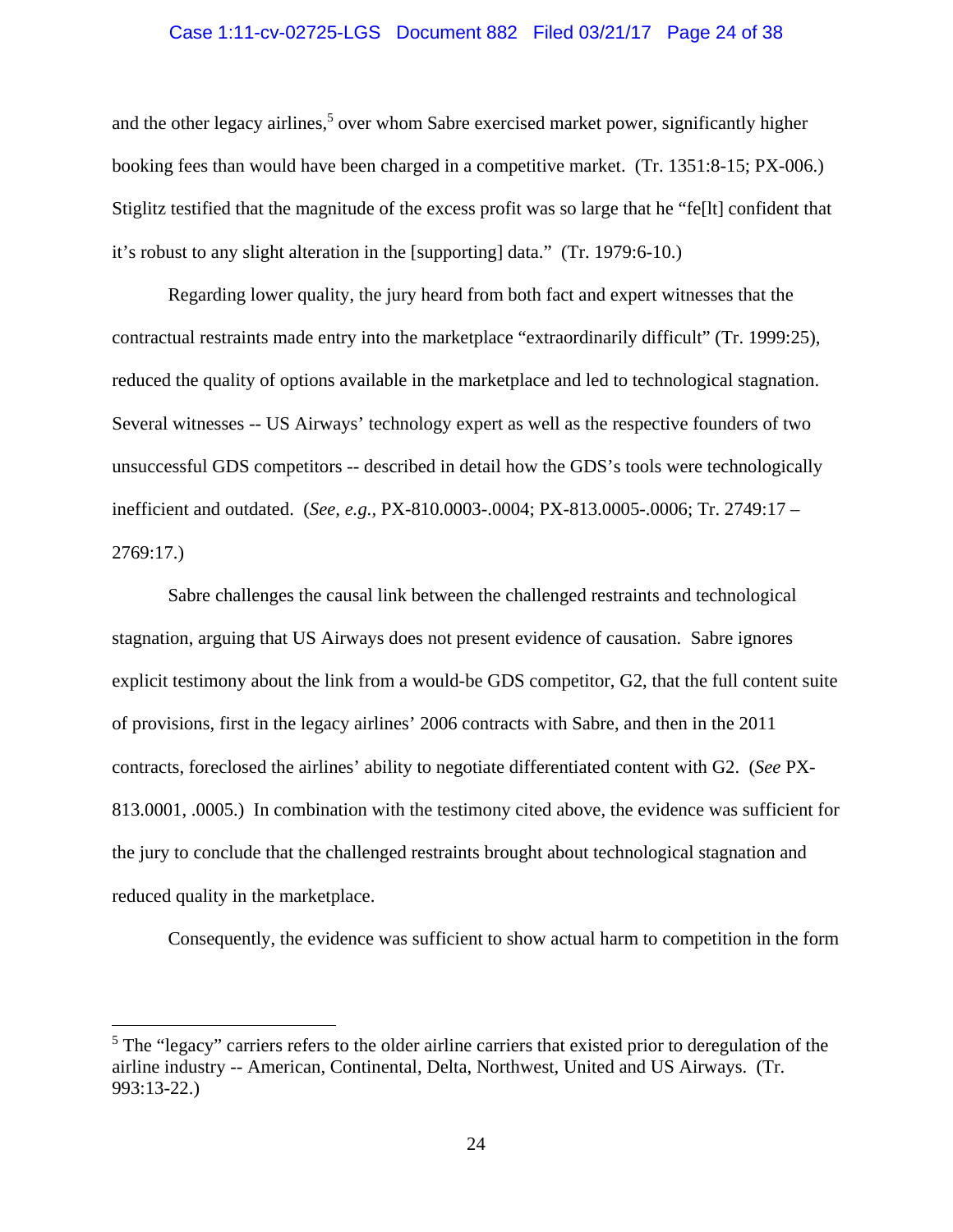of either supracompetitive pricing or lower quality.6

# **b) Indirect Evidence**

In the alternative, US Airways presented evidence sufficient to support the jury's finding

that the contract restraints had an anticompetitive effect in the market for GDS services used by

airlines, using the indirect method -- proof of market power "plus some other ground for

believing that the challenged behavior could harm competition in the market."7 *Amex*, 838 F.3d

at 195 (citation omitted).

 $\overline{a}$ 

<sup>&</sup>lt;sup>6</sup> When asked to assume hypothetically that the relevant market was two-sided, the jury also determined that US Airways "proved, by a preponderance of the evidence, that Sabre unreasonably restrained trade in the relevant market by means of the challenged contract provisions." The evidence was sufficient to support this finding as well. US Airways presented evidence to show that even in a two-sided market, taking into account incentives paid to the travel agents, Sabre's net prices were supracompetitive. *See supra* note 2, at 15-16; (Tr. 1903:11-18; 5486:3-5487:12; PX-777.) US Airways' evidence regarding reduced quality and technological stagnation in the market is unaffected by a determination that the market is onesided or two-sided. *See supra* at 24. US Airways also presented indirect evidence of harm in the two-sided market, by showing Sabre's market power plus lack of innovation and technological stagnation, which harmed both sides of the market. *See infra* at 27-29.

<sup>&</sup>lt;sup>7</sup> Sabre disputes the "*could* harm competition" aspect of this statement of the law, which was also reflected in the Court's jury instruction. Sabre asserts that *MacDermid* raised the standard for the indirect method by requiring "some evidence that the challenged action has *already* had an adverse effect on competition." 833 F.3d at 182. Sabre misunderstands *MacDermid. MacDermid* was primarily concerned with what "plus factors" would be sufficient under the indirect test. The difference in language between *MacDermid* and the Second Circuit's other cases outlining the indirect test is not substantive*. See, e.g.*, *Amex*, 838 F.3d at 195 ("could harm competition"); *Tops Mkts.*, 142 F.3d at 96 ("sufficient market power to cause an adverse effect on competition") (citation omitted); *Capital Imaging Assocs.*, 996 F.2d at 546 ("potential for genuine adverse effects on competition"); *K.M.B. Warehouse Distribs.*, 61 F.3d at 129 ("will harm competition market-wide"). The indirect test is a "proxy" for showing through direct evidence that an adverse effect has already occurred. *Tops Mkts.*, 142 F.3d at 97. "[D]espite the differences in phrasing, our cases have always required, as a practical matter, some evidence that the challenged action has *already* had an adverse effect on competition . . . ." *MacDermid*, 833 F.3d at 182. The indirect test is a method of testing for adverse effect "even if consumers have not yet felt that effect." *Id*. An effect not yet felt by consumers may be difficult to prove empirically, but may be proved indirectly and circumstantially, with proof of market power plus some basis to believe that the challenged behavior could harm competition. *See id.* at 182–83 ("How 'actual harm' is shown [i.e. directly or indirectly] determines whether proof of market power is also required.").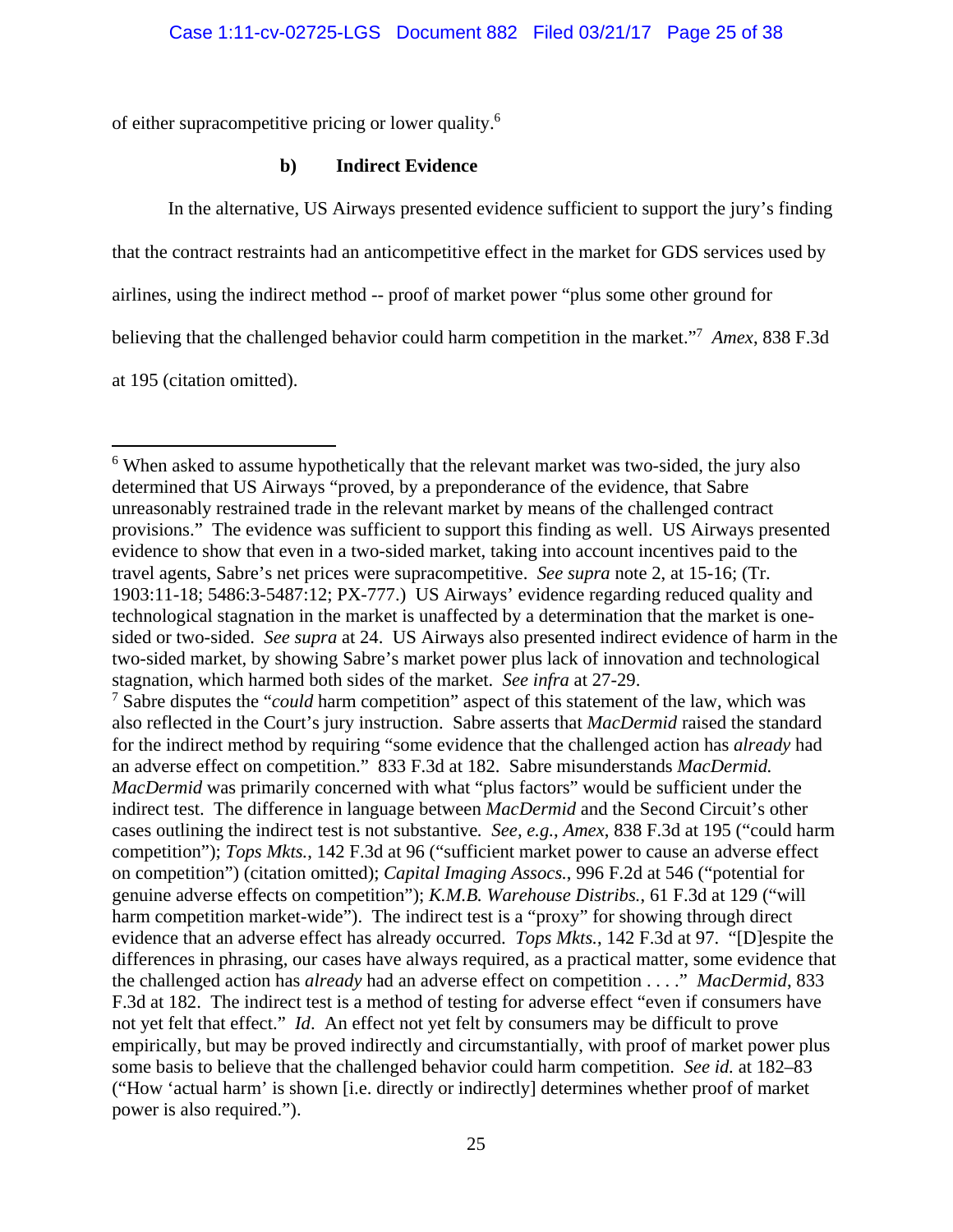### Case 1:11-cv-02725-LGS Document 882 Filed 03/21/17 Page 26 of 38

Market power may be evidenced by the "power to control prices." *Visa*, 344 F.3d at 239 (citation omitted). Controlling prices means "the ability to raise prices above those that would be charged in a competitive market," *Nat'l Collegiate Athletic Ass'n v. Bd. of Regents of Univ. of Okla.*, 468 U.S. 85, 109 n.38 (1984), or the "ability to raise price significantly above the competitive level without losing all of one's business." *K.M.B. Warehouse Distribs.*, 61 F.3d at 129 (citation omitted). "Market power is [also] the power to force a purchaser to do something that he would not do in a competitive market." *Amex*, 838 F.3d at 200 (citation omitted).

"Market power may be shown by evidence of specific conduct indicating the defendant's power to control prices or exclude competition." *K.M.B. Warehouse Distribs.*, 61 F.3d at 129 (internal quotation marks omitted). For example, higher profits than would be earned in a competitive market may be indicative of market power. *See FTC v. Actavis, Inc*., 133 S. Ct. 2223, 2236 (2013) (recognizing that "presence of higher-than-competitive profits" is "a strong indication of market power"). Other indicia that may be relevant include:

- a large market share in the relevant market, *K.M.B. Warehouse Distribs.*, 61 F.3d at 129;
- few or insignificant competitors in the market, *In re Ciprofoxacin Hydochloride Antitrust Litig.*, 363 F. Supp. 2d 514, 535 (E.D.N.Y. 2005) ("Antitrust law looks at entry into the market as one mechanism to limit and deter exploitation of market power by those who may temporarily possess it.") (quoting *Andrx. Pharma., Inc. v. Biovail Corp. Int'l*, 256 F.3d 799, 814 (D.C. Cir. 2001));
- the ability to exclude competitors, *Visa*, 344 F.3d at 239;
- high barriers to entry making it difficult for new competitors to enter the relevant market, *In re Payment Card Interchange Fee & Merch. Disc. Antitrust Litig.*, 562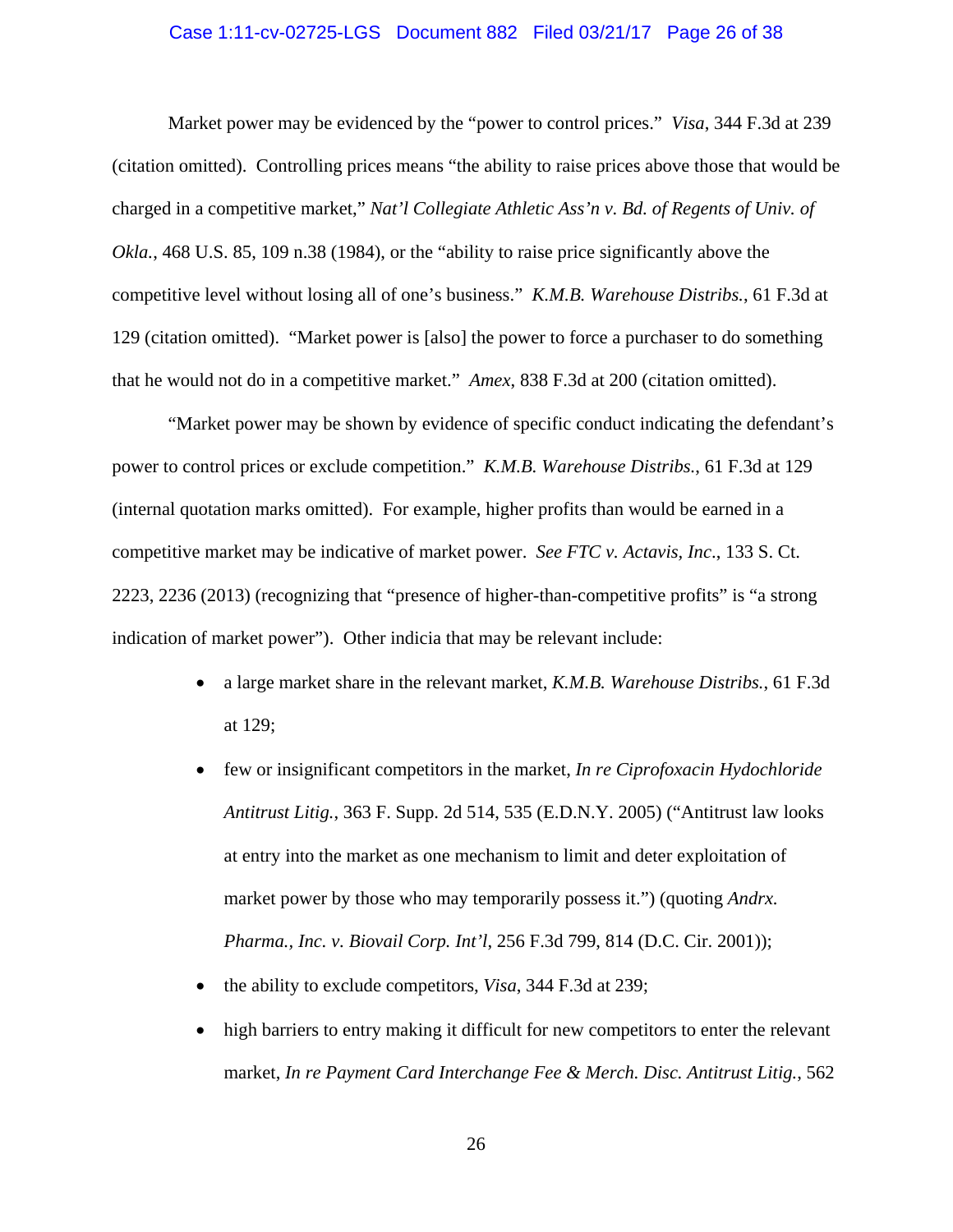F. Supp. 2d 392, 402 (E.D.N.Y. 2008); and

 the lack of new entrants in a profitable industry, *see Visa*, 344 F.3d at 240; 2B Phillip E. Areeda et al., Antitrust Law ¶ 501, at 109 (4th ed. 2014) ("If the firms [in a competitive market] are making excess profits at the going market price, additional capacity will be drawn into the industry  $\dots$ .").

To show harm to competition indirectly, a plaintiff must show, in addition to market power, some basis to believe that the challenged behavior could harm competition. The plus factors necessarily depend on the nature of the challenged behavior but could include "the inherently anticompetitive nature of a defendant's behavior," actions that reduce consumer choice or behaviors that significantly restrict a competitor's ability to enter the relevant market. *MacDermid*, 833 F.3d at 183–84 (quoting *K.M.B. Warehouse Distribs.*, 61 F.3d at 129).

At trial, US Airways presented evidence that Sabre had market power based on: (a) Sabre's 50% market share in the three-competitor GDS market (Tr. 1365:14-1366:8); (b) the lack of new entrants (i.e. competitors) into the GDS industry despite high returns that typically would attract new entrants (Tr. 1252:5-1253:21); (c) Sabre's ability to charge significantly more than would be expected in a competitive market, calculated as cost plus a reasonable return (Tr. 1241:7-17; 2361:14-19; PX-109A); (d) economic profits of 76% over a reasonable return (Tr. 1250:21-1251:17; 2332:10-2333:10); (e) Sabre's ability to price discriminate, for example, by charging US Airways significantly more than Southwest Airlines $^{8}$  (Tr. 1245:25-1246:25); and (f)

 $\overline{a}$ 

<sup>&</sup>lt;sup>8</sup> At trial, US Airways presented evidence that Sabre did not have market power over Southwest Airlines and, therefore, that Southwest's booking fee of \$1.35 represented a reasonably competitive booking fee. (Tr. 1351:8-15.) Stiglitz explained that Southwest was not subject to the same contractual restraints as the legacy airlines and had a different business model than the legacy carriers. Southwest relies less on business travelers who book through corporate travel agents and in turn through the GDSs, and relies more on the Southwest website to connect directly to travelers. (Tr. 1301:18-1302:12; 1306:13-1307:9.)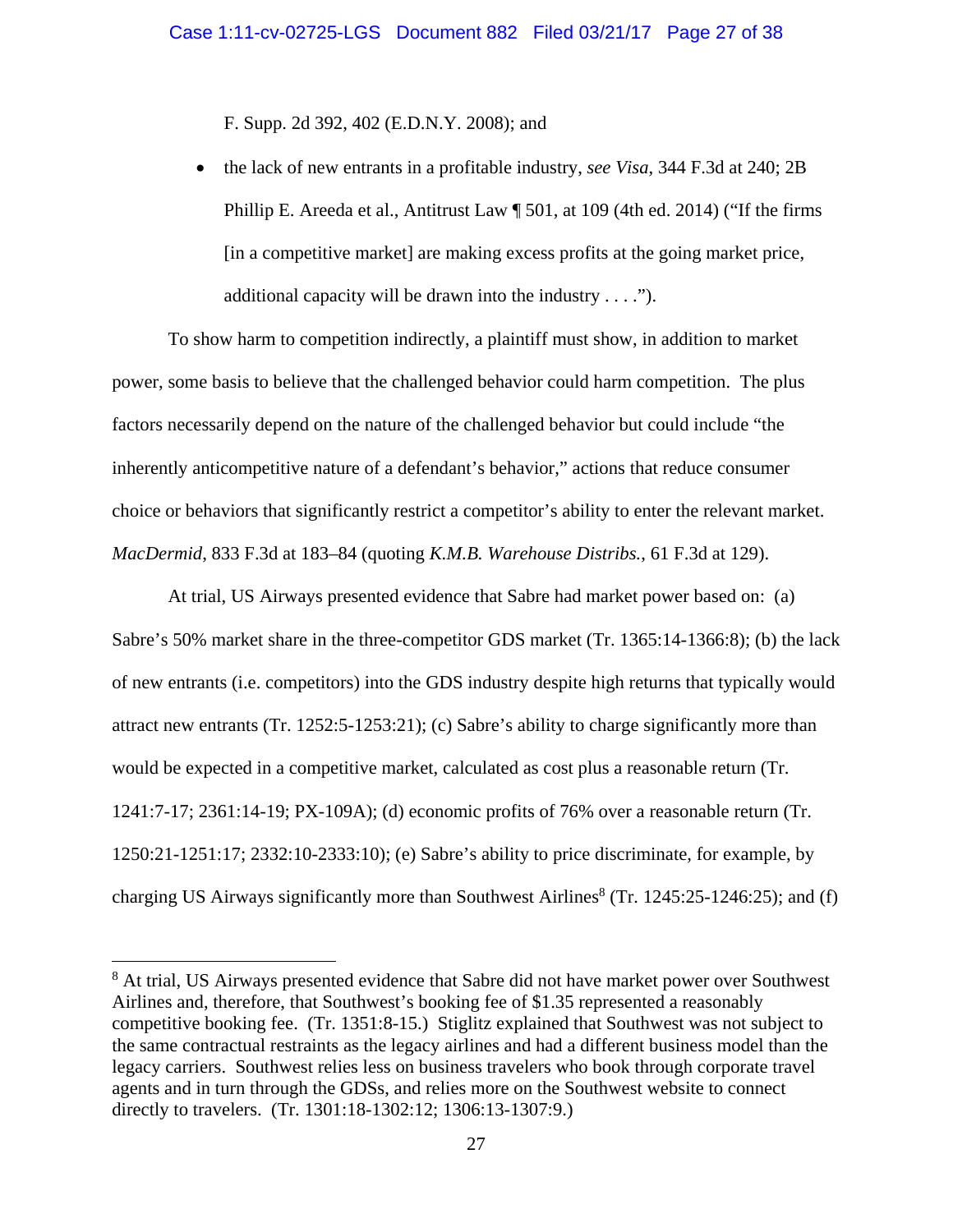### Case 1:11-cv-02725-LGS Document 882 Filed 03/21/17 Page 28 of 38

Sabre's power over customers to force them to do things they would not do in a competitive market, such as signing contracts with terms they would not otherwise accept (Tr. 1251:16-25; 212:17-24; 474:6-10; 523:6-10; 835:9-15).

US Airways also introduced evidence that the contractual restraints raised barriers to entry and reduced consumer choice. US Airways presented evidence that the full content provisions introduced in 2006 were in response to new competitors. (Tr. 3311:3-11.) In addition to the G2 testimony summarized above, US Airways presented testimony from another would-be GDS competitor, Farelogix, that efforts to attract airlines to Farelogix's direct connect product were unsuccessful despite charging significantly lower prices to airlines because of the full content agreements that the airlines had with Sabre and the other GDSs. (Tr. 2569:1-2571:23; 2577:21-2580:11.) A reasonable jury could have concluded that the full content provisions were anticompetitive by preventing the airlines from steering travel agents away from the GDSs to lower cost distribution channels (like Farelogix) with inducements of lower fares or greater benefits to reflect the airlines' lower distribution costs. The full content provisions precluded this result and reduced consumer choice by requiring that the same fares and benefits available anywhere be available on the GDS platform. The provisions also kept GDS competitors, like G2 and Farelogix, from establishing themselves in the market by preventing new entrants from competing with better content or price. (*See, e.g.*, PX-128.0011; Tr. 2577:12-2580:11; PX-813.0005.) Thus, US Airways presented evidence at trial from which a reasonable jury could conclude, on the basis of indirect evidence, that the contested restraints caused antitrust harm.

In response, Sabre first argues that the challenged provisions are not anticompetitive because "they did not prevent an equally efficient competitor from competing against Sabre" and simply put Sabre on a "level playing field" with other competitors. Sabre applies an incorrect,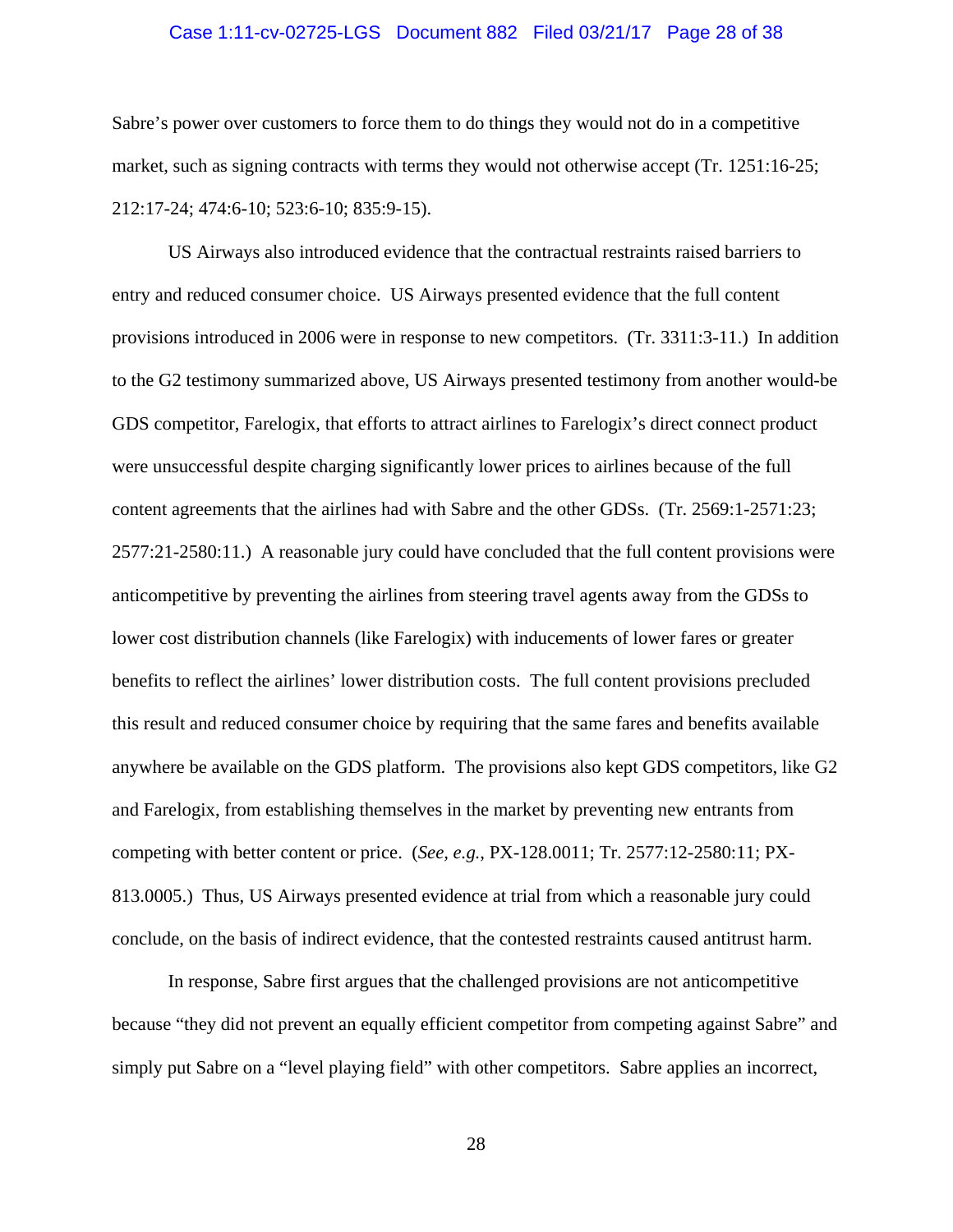### Case 1:11-cv-02725-LGS Document 882 Filed 03/21/17 Page 29 of 38

heightened legal standard, for which it cites no authority. US Airways is not required to show that the barriers to entry would prevent an "equally efficient competitor" from entering the marketplace. Showing market power plus that the challenged behavior "heightened existing barriers or created new ones" would be sufficient to show harm to competition. *MacDermid*, 833 F.3d at 186 n.56. As described above, a reasonable jury could have concluded that US Airways' evidence met this standard.

Next, Sabre argues that the antitrust laws do not impose a duty to agree to contract terms that "degrade its product and place it at a competitive disadvantage." But the law does not permit Sabre to use contractual restraints to give it an unfair and unlawful competitive advantage. Additionally, the authorities Sabre cites deal with the supposed procompetitive effects of the restraints at issue, which are relevant at the second step of the rule of reason, not this first step. *See Amex*, 838 F.3d at 194–95.

Sabre also argues that full content requirements are common industry practice and, therefore, not inherently anticompetitive. Sabre ignores the Second Circuit's suggestion that "actions that reduce consumer choice are inherently anticompetitive." *MacDermid*, 833 F.3d at 183 (citing *Ross v. Bank of Am., N.A. (USA)*, 524 F.3d 217, 223–24 (2d Cir. 2008)). As described above, US Airways adduced sufficient evidence for a reasonable jury to conclude that the challenged restraints created barriers to entry and reduced consumer choice by keeping competitors from establishing a toehold in the market.

Sabre also argues that a jury finding of market power was foreclosed as a matter of law by *Amex* because the Second Circuit rejected Stiglitz's so-called "insistence" theory -- which Sabre describes as the argument that Sabre had market power because travel agencies "insist" on using Sabre. *See Amex*, 838 F.3d at 202. First, Stiglitz did not present nor did US Airways rely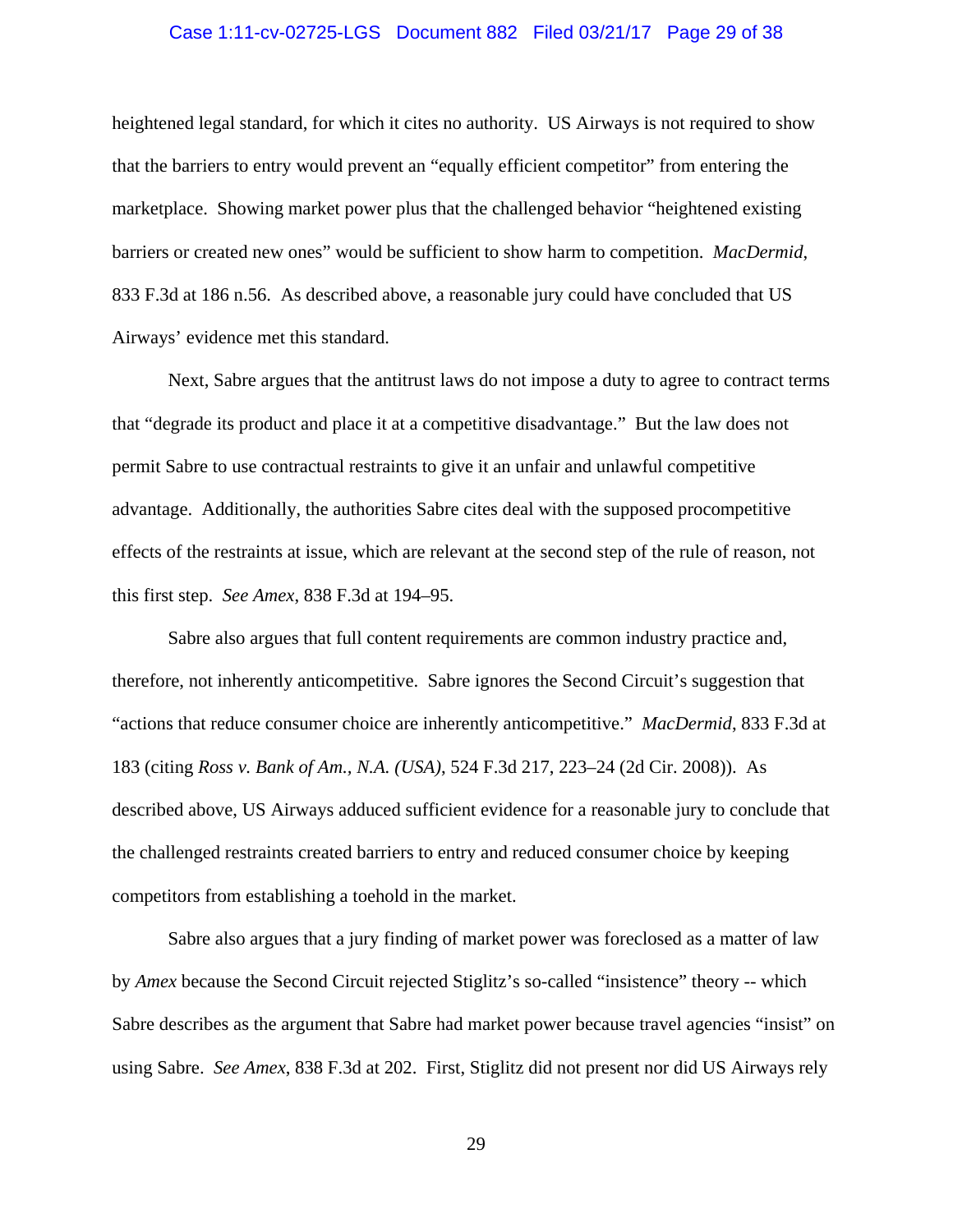#### Case 1:11-cv-02725-LGS Document 882 Filed 03/21/17 Page 30 of 38

on a so-called "insistence" theory at trial. Second, Sabre ignores the ample evidence of Sabre's market power that US Airways did present, as discussed above.

Finally, Sabre attempts to forestall any argument of market power based on evidence that Sabre forced US Airways to do something -- agree to the full content provisions -- that it would not do in a competitive market. This was just one of many ways that US Airways argued for, and presented indirect evidence of, market power in addition to its direct evidence of harm to competition.

In summary, US Airways presented evidence of harm to competition, through both the direct and indirect method, either of which would have been sufficient. To show harm directly, it presented evidence of increased prices and lower quality services. To show harm indirectly, Plaintiff adduced evidence of several indicia of market power (Sabre's market share, pricing practices, economic profits, technological stagnation and lack of entry into the marketplace, price discrimination and leverage over customers) as well as several "plus factors," (increased barriers to entry and reduced consumer choice) when only one was needed. Sabre's arguments do not undermine the sufficiency of the evidence to support the jury's finding.

### **2. Competitive Benefits**

After US Airways satisfies the first step in the rule of reason by showing that the challenged restraint had an anticompetitive effect, the burden shifts to Sabre "to offer evidence of any procompetitive effects of the restraint at issue." *Amex*, 838 F.3d at 195. The question at this stage is whether "there [is] strong evidence that the challenged practice creates substantial efficiencies by reducing participants' costs or improving product or service quality[.]" 7 Phillip E. Areeda and Herbert Hovenkamp, *Antitrust Law* ¶ 1507a, at 426 (3rd ed. 2010) [hereinafter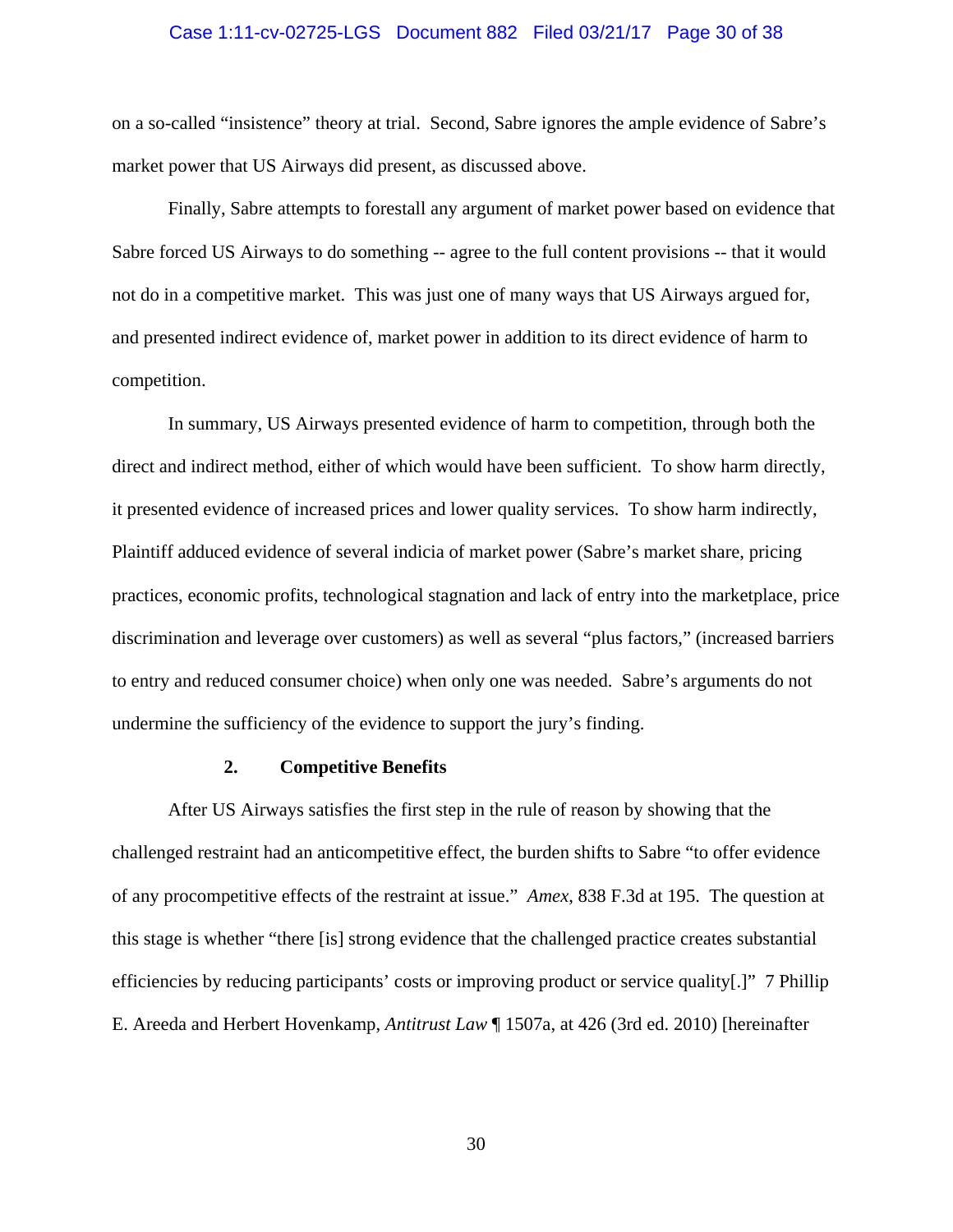"Areeda (2010)"].<sup>9</sup>

 $\overline{a}$ 

Sabre presented evidence that the full content provisions led to increased competition among airlines by enabling travel agents to shop efficiently among multiple airlines and compare fares to get the lowest fare. (*See, e.g.*, Tr. 4813:8-4816:16.) Although the evidence was sufficient for Sabre to meet its burden, the jury as factfinder was entitled not to credit Sabre's witnesses or arguments and conclude that the procompetitive benefits were not substantial or would have existed even without the restraints at issue. *See Tolbert v. Queens Coll.*, 242 F.3d 58, 70–71 (2d Cir. 2001) (jury not required to credit testimony of witnesses). If the jury determined that Sabre did not meet its burden of proving a procompetitive effect, the inquiry under the rule of reason would have ceased at this step, supporting the jury's finding that the challenged restraints caused harm in the relevant market. The Court assumes only for the purpose of completing the sufficiency of the evidence analysis under rule of reason that the jury credited Sabre's evidence and found that the full content provisions created substantial procompetitive efficiencies.10

# **3. Reasonably Available Less Restrictive Alternative and Weighing the Competitive Harm**

Assuming the jury found that Sabre met its burden at step two of the rule of reason, the burden then shifts back to US Airways to "prove that any legitimate competitive benefits offered

 $9$  At the time of this Opinion's issuance, volumes 6 to 14 of Phillip E. Areeda and Herbert Hovenkamp, *Antitrust Law*, have not been released in the Fourth edition.

 $10$  Contrary to Sabre's assertion, the Court did not rule "as a matter of law" that Sabre had met its burden regarding the existence of procompetitive effects. The sentence that Sabre cites appears in the Court's summary judgment opinion in the middle of a paragraph listing the arguments Sabre made about the procompetitive effects of the agreement. *US Airways, Inc. v. Sabre Holdings Corp.*, 105 F. Supp. 3d 265, 283 (S.D.N.Y. 2015). The only conclusion was that Sabre's assertions regarding procompetitive effects were sufficient to meet its burden to offer evidence that the contract had procompetitive effects in step two of the rule of reason for purposes of summary judgment. *Id.*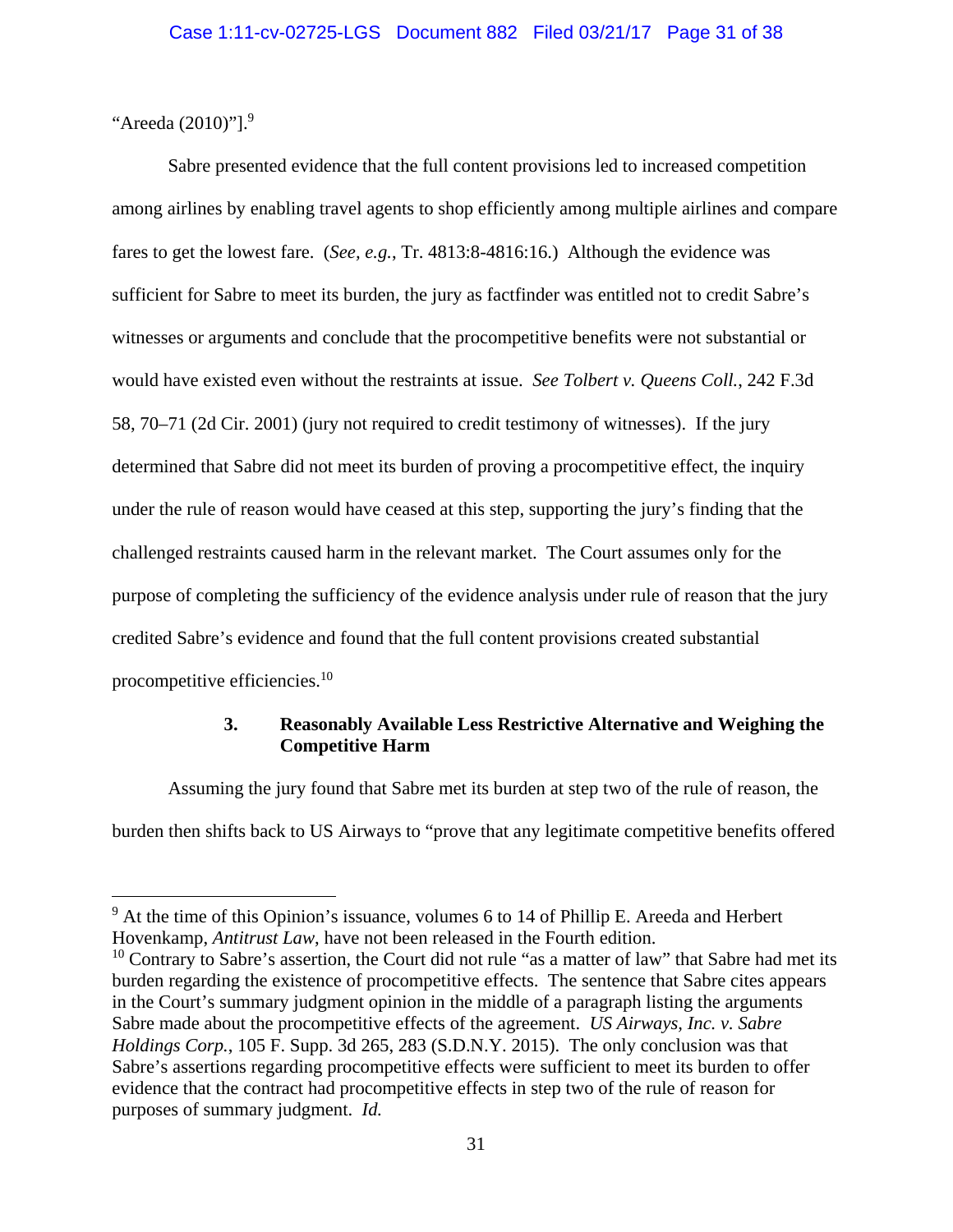### Case 1:11-cv-02725-LGS Document 882 Filed 03/21/17 Page 32 of 38

by defendant[] could have been achieved through less restrictive means." *Amex*, 838 F.3d at 915 (citation omitted). If the same efficiencies -- in this case, efficient comparison shopping and booking -- could be achieved by "reasonably available alternatives that have less potential to harm competition," Areeda (2010), ¶1507a, at 426, then US Airways has proved that the terms unreasonably restrained trade. US Airways adduced evidence at trial of reasonably available alternatives. Having done so, the Court's evaluation of the sufficiency of the evidence of harm to competition is finished, as the weighing of those alternatives against the challenged restraints and the determination of which is less restrictive to competition is solely a question for the jury.

US Airways introduced evidence of several potentially less restrictive alternatives for travel agents to compare and book airline tickets efficiently without the full content provisions. US Airways' witnesses testified that alternatives included: allowing the airlines to impose a surcharge on tickets booked through Sabre to reflect the higher cost of the booking channel (Tr. 1347:20-1348:13; 1542:17-23; 5191:11-5193:11); or Sabre charging separately for searching and booking (Tr. 1336:16-18; 1337:5-1338:4). A surcharge would permit the airline to recoup some of the higher cost of booking through Sabre and lower prices to travelers who book through lower cost channels. Sabre could address its concern with free-riding by simply charging separately for searching and booking on its platform. These alternatives would allow for greater competition by allowing airlines to pass on savings from lower booking fees to their customers and permitting competitors to differentiate their products by cost. This in turn could spur greater technological innovation and quality.

In the alternative, if the jury found that these alternatives were not less restrictive or reasonably available -- as Sabre argued -- they would become part of the jury's ultimate weighing of the competitive harms and benefits of the challenged behavior. *Visa*, 344 F.3d at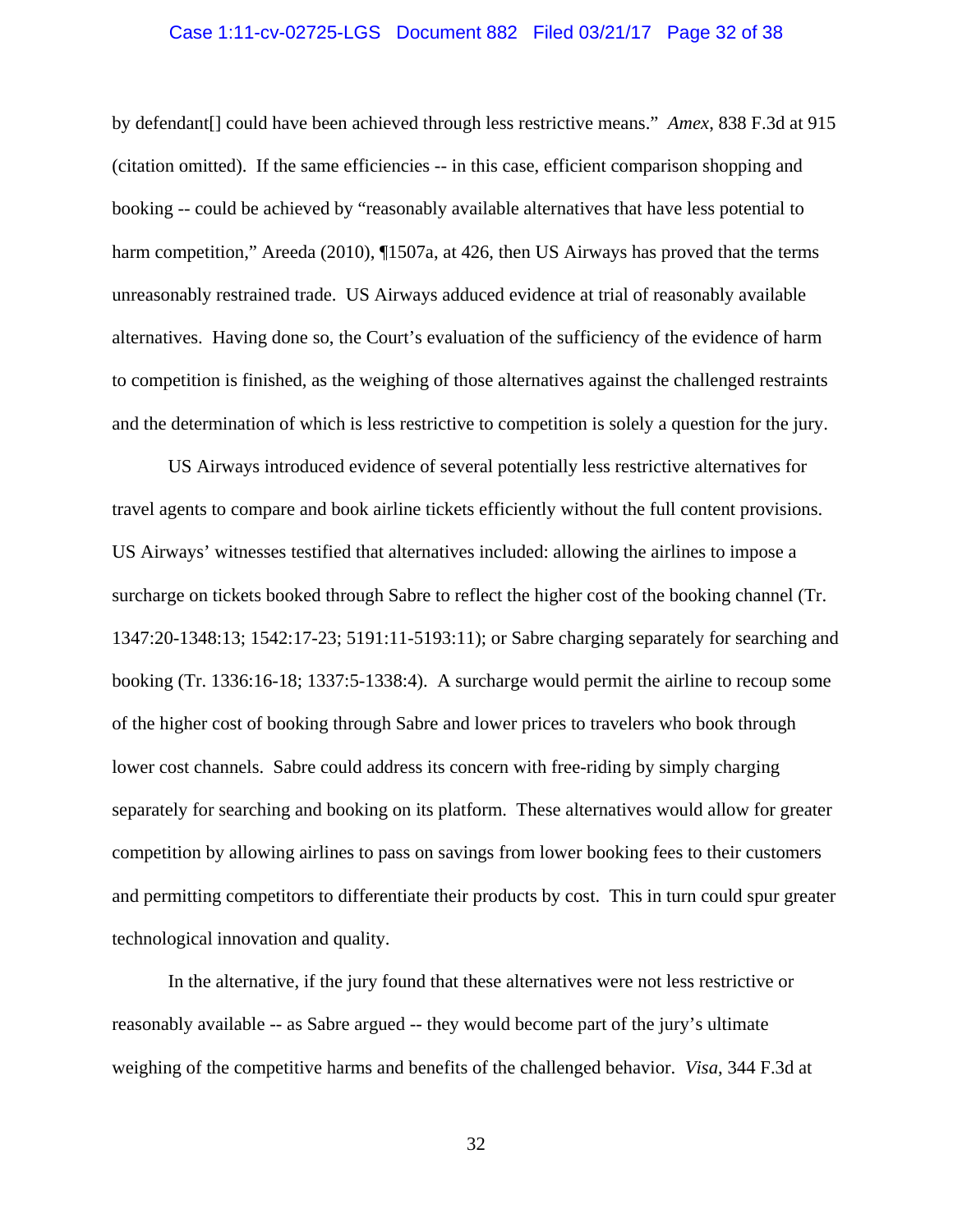### Case 1:11-cv-02725-LGS Document 882 Filed 03/21/17 Page 33 of 38

238 ("The principal question in a rule of reason case is often whether the anticompetitive effects of a restraint are outweighed by some procompetitive justification."). "The true test of legality is whether the restraint imposed is such as merely regulates and perhaps thereby promotes competition or whether it is such as may suppress or even destroy competition." *Am. Needle, Inc. v. Nat'l Football League*, 560 U.S. 183, 203 n.10 (2010) (quoting *Bd. of Trade of Chi. v. United States*, 246 U.S. 231, 238 (1918) (Brandeis, J.)).

The weighing of the evidence at this final stage lies solely with the factfinder. *See Amex*, 838 F.3d at 195 ("Ultimately, it remains for the factfinder to weigh the harms and benefits of the challenged behavior.") (citation omitted). Through the rule of reason, "the factfinder weighs all of the circumstances of a case in deciding whether a restrictive practice should be prohibited as imposing an unreasonable restraint on competition." *Leegin Creative Leather Prod., Inc. v. PSKS, Inc.*, 551 U.S. 877, 885 (2007) (citation omitted). Thus it was for the jury to weigh the harms and benefits, and not for the Court to substitute its judgment.

The jury, after eight weeks of testimony, found on its verdict form that "US Airways proved, by a preponderance of the evidence, that Sabre unreasonably restrained trade by means of the challenged contract provisions." Sabre has not met its burden of showing that, viewing the evidence in the light most favorable to US Airways, a reasonable juror would have been *compelled* to accept Sabre's view that the restraints did not harm competition.

### **D. Antitrust Injury**

The evidence was sufficient to support the jury's finding that US Airways "was injured as a result of Sabre's unreasonable restraint of trade." A plaintiff claiming antitrust injury must prove "injury of the type the antitrust laws were intended to prevent and that flows from that which makes defendants' acts unlawful." *Brunswick Corp. v. Pueblo Bow-O-Mat, Inc.*, 429 U.S.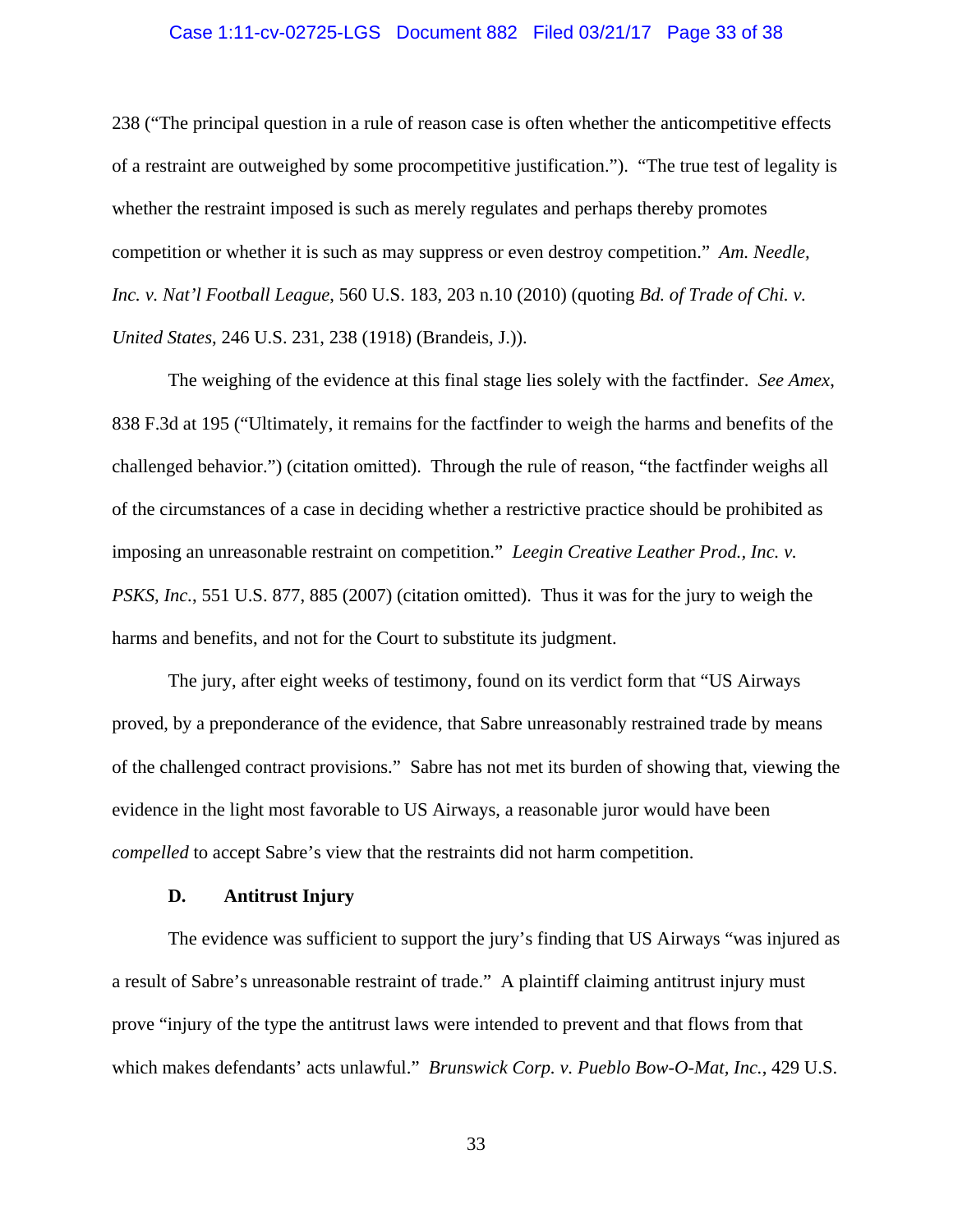### Case 1:11-cv-02725-LGS Document 882 Filed 03/21/17 Page 34 of 38

477, 489 (1977). Stated differently, "an antitrust plaintiff must prove that its injury was, in fact, caused by the defendant's violation of the antitrust laws." *U.S. Football League v. Nat'l Football League*, 842 F.2d 1335, 1377 (2d Cir. 1988). However, "[i]t is enough that the illegality is shown to be a material cause of the [antitrust] injury; a plaintiff need not exhaust all possible alternative sources of injury in fulfilling [its] burden of proving compensable injury." *In re Publ'n Paper Antitrust Litig.*, 690 F.3d 51, 66 (2d Cir. 2012) (citation omitted) (alteration in original). "[A]n antitrust defendant's unlawful conduct need not be the *sole* cause of the plaintiffs' alleged injuries; to prove a 'causal connection' . . . the plaintiff need only 'demonstrate the [the defendant's] conduct was a substantial or materially contributing factor' in producing that injury." *Id.* (citation omitted).

At trial, US Airways presented evidence supporting its theory of causation and from which a reasonable jury could conclude that, as a result of the challenged full content provisions, US Airways was forced to pay supracompetitive prices, thereby suffering an antitrust injury. As discussed above, US Airways presented evidence that Sabre had market power when the GDS industry was deregulated and that Sabre used that power to impose the full-content contractual terms in the 2006 US Airways agreement, which further ingrained its market power and enabled it to charge US Airways supracompetitive booking fees and continue to impose the challenged contractual terms in the parties' 2011 Contract. US Airways presented evidence, that by preventing airlines from differentiating content or fares (i.e. offering more services or lower fares), steering customers to lower cost booking channels or recouping some of the cost through surcharges, Sabre was able to charge supracompetitive prices and raise barriers to entry to exclude new competitors, which in turn led to stagnated technology and less consumer choice.

Sabre relies on overly formalistic reasoning to argue that US Airways could not have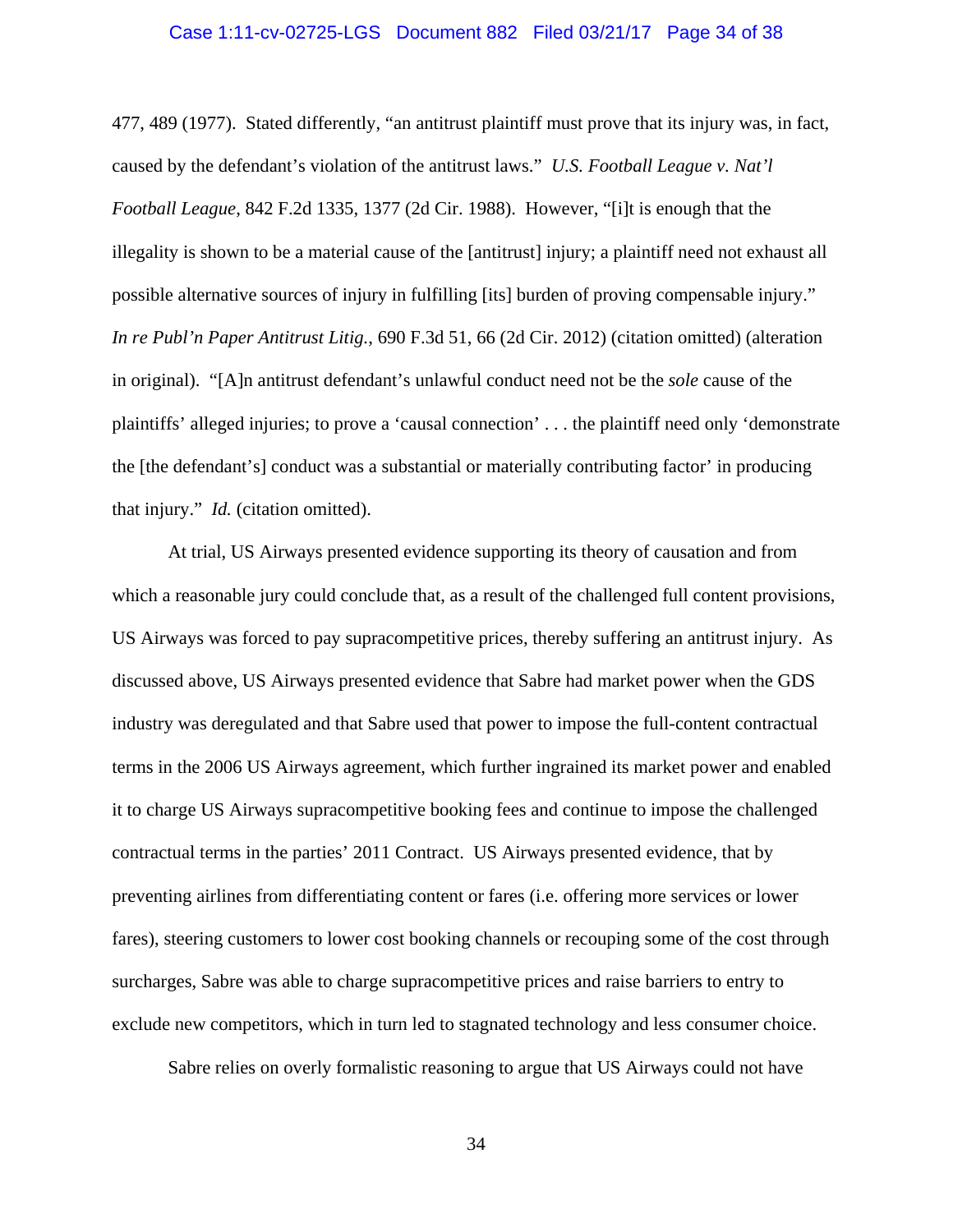# Case 1:11-cv-02725-LGS Document 882 Filed 03/21/17 Page 35 of 38

proved injury because "the allegedly supra-competitive prices were negotiated and fixed *before*  the challenged terms in the 2011 Contract took effect," thereby making it impossible for the terms of the contract to have caused the supracompetitive prices. Sabre's argument is that, as a matter of logic, the full-content provisions in the 2011 Contract (when they were not yet in effect) could not have caused Sabre to impose the supracompetitive booking fee contained in the same contract. Sabre's argument ignores weeks of trial testimony, the factual context in which the 2011 agreement arose, US Airways actual argument (Tr. 48:13-24; 50:7-25; 63:2-66:21; 5653:8-5677:20), the Court's causation instruction (Tr. 5630:21-5633:2) and the well-worn legal principle that jury instructions are to be "taken as a whole." *Boyce v. Soundview Tech. Grp., Inc.*, 464 F.3d 376, 390 (2d Cir. 2006). Sabre made the same argument to the jury (Tr. 5752:12- 5754:12), which the jury rejected. Sabre has presented no reason to overturn the jury's finding.<sup>11</sup>

Sabre also attempts to argue that US Airways' theory of causation based on both the 2006 and 2011 contracts would require illogical and impermissible speculation. Sabre's arguments are too restrictive. For example, Sabre argues that, because US Airways also had full content agreements with other outlets, Sabre's contractual restraints did not prevent US Airways from

<sup>&</sup>lt;sup>11</sup> The fallacy of Sabre's argument is illustrated by the factual context. The parties entered into the 2011 Contract on February 23, 2011. US Airways promptly filed this action on April 21, 2011, challenging the full content provisions in the 2006 contract and its successor, the 2011 Contract. On Sabre's motion for summary judgment, the Court accepted Sabre's argument that US Airways' claim for damages arising out of the 2006 agreement was outside the 4-year statute of limitations, in part, because the claims accrued on the date that the 5-year contract took effect, and rejected US Airways' argument that the cause of action accrues on the date the overcharges are paid. *See US Airways*, 105 F. Supp. 3d at 277–78. The Court accordingly limited the damages period to damages incurred under the 2011 Contract. *Id.* at 279. Sabre implies that if US Airways believed that it was charged supracompetitive prices under the 2011 Contract, it should have alleged that they were caused by the 2006 contractual restraints (which were extended in the 2011 contract). Sabre's argument would mean that, no matter how many times the parties extended their 5-year contract, US Airways would never have a timely claim - overpayments on any given contract would necessarily occur more than 4 years after the inception of the preceding contract.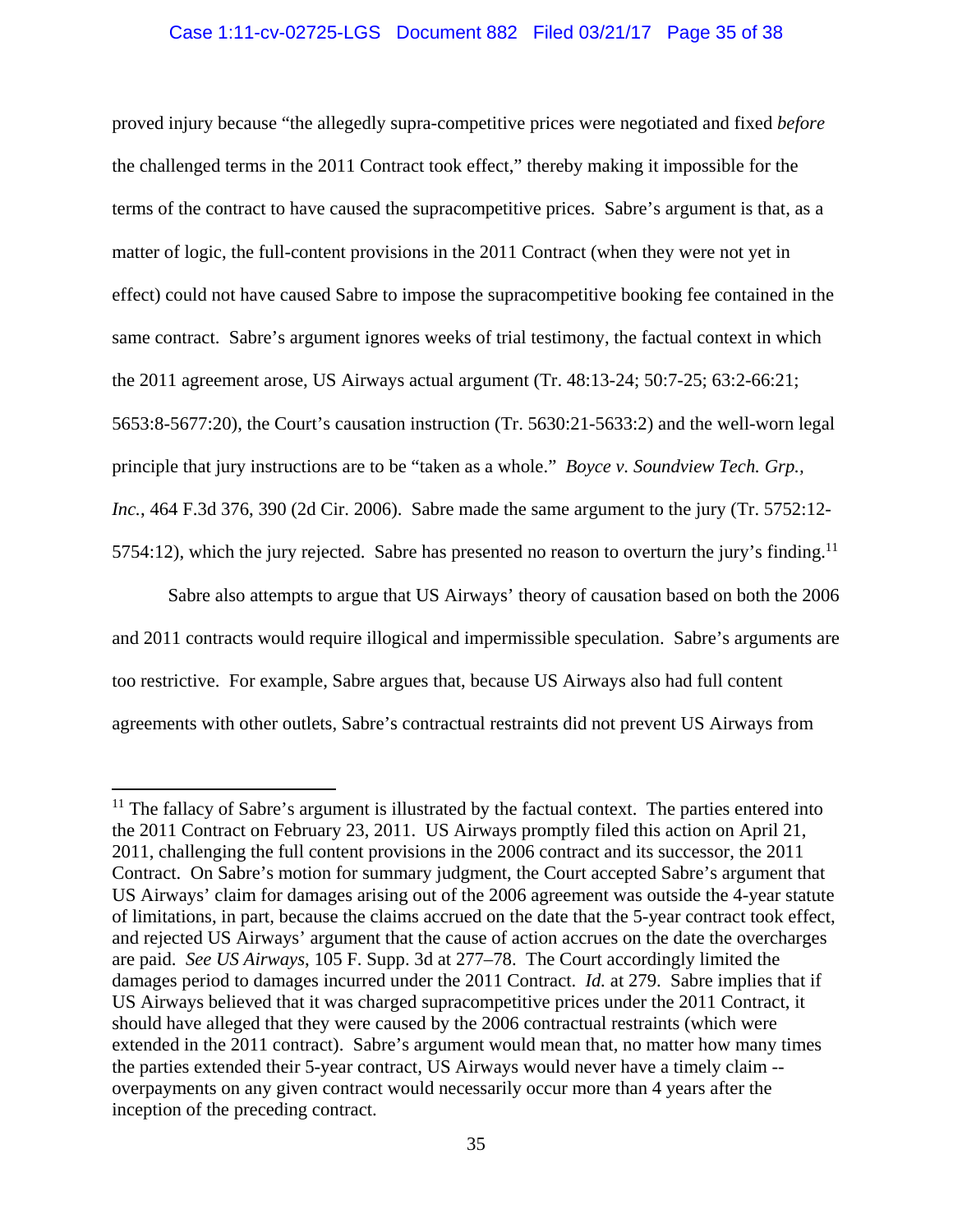### Case 1:11-cv-02725-LGS Document 882 Filed 03/21/17 Page 36 of 38

offering lower fares on its website or from providing exclusive content to others, even though this is precisely what the challenged full content provisions required. However, US Airways needs to show only that Sabre's actions were a material cause of its injury. That other competition-reducing restraints may also be present in the marketplace does not excuse a defendant's anti-competitive behavior. Sabre's additional arguments, although framed as arguments about "causal links," veer into weighing conflicting evidence, which is a function that properly lies with the jury. US Airways evidence was sufficient to support the jury's finding that Sabre's anti-competitive behavior caused US Airways' injury.

#### **E. Damages**

The jury's damages award of \$5,098,142 to US Airways was proper and entirely within its purview. "[O]nce proof of injury causation has been established, courts have allowed antitrust plaintiffs considerable latitude in proving the amount of damages. Proof of amount of damages thus need not conform to a particular theory or model, and exact proof of the amount of damages is not required." *U.S. Football League*, 842 F.2d at 1378 (citations omitted). A plaintiff's proof of amount of damages "must be traced to some degree to unlawful acts." *Id.* "An antitrust plaintiff must thus provide only sufficient evidence to support a just and reasonable estimate of damages." *Id.* (internal quotation marks omitted).

US Airways offered multiple benchmarks for a reasonable booking fee at trial from which overcharges could be calculated, including: (i) the \$1.35 booking fee that Southwest pays, an airline over which Stiglitz testified Sabre did not have market power (Tr. 1351:8-15; 1301:24- 1302:7; PX-1184); (ii) Professor Jerold Zimmerman's reasonable profit booking fee of \$1.18 (Tr. 1351:4-5); (iii) an \$0.80 plus a search fee based on the fee Expedia paid to Sabre (Tr. 1351:23- 25); and (iv) a zero-dollar booking fee that Stiglitz testified would prevail in a but-for world and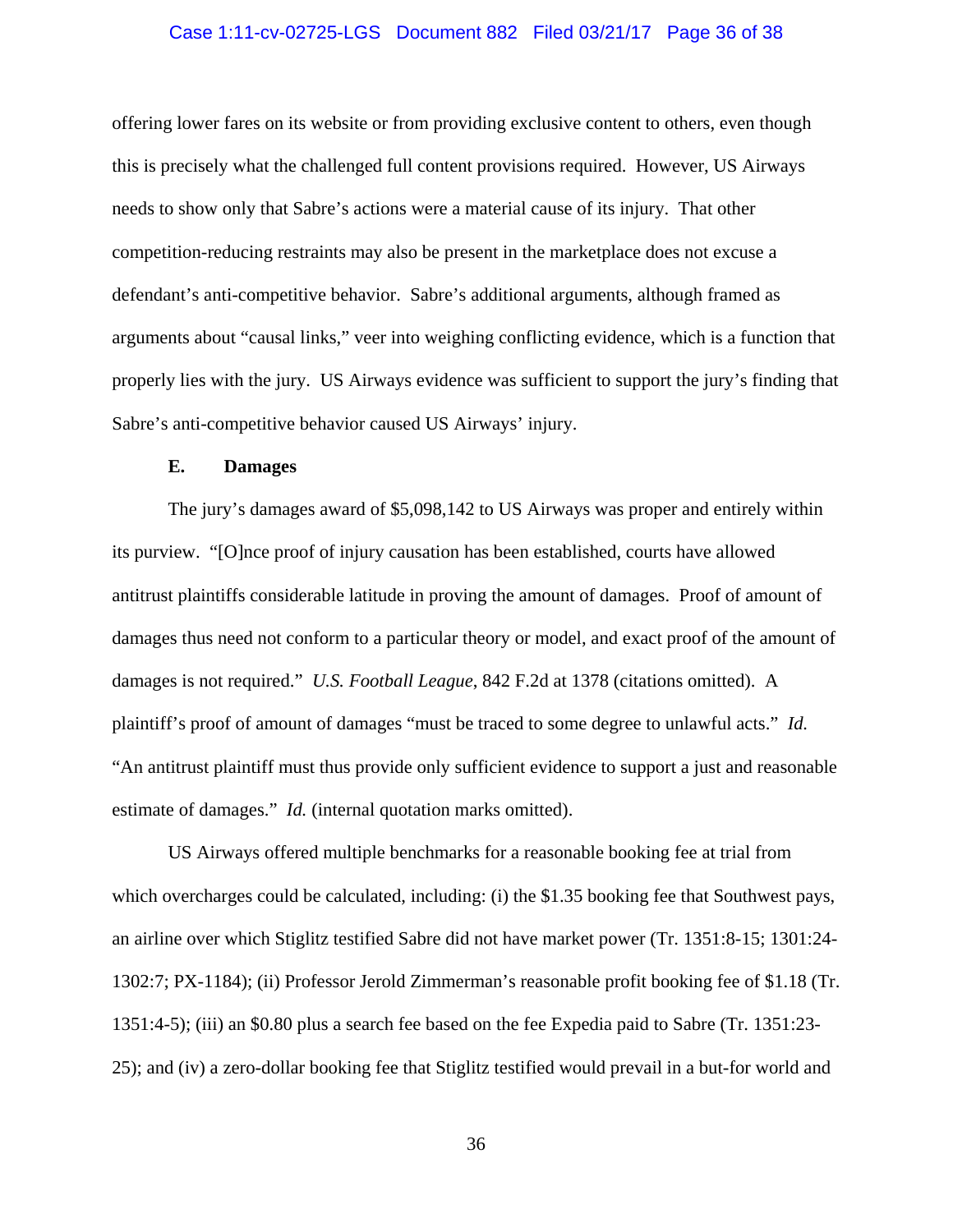### Case 1:11-cv-02725-LGS Document 882 Filed 03/21/17 Page 37 of 38

is based on Spirit airline's agreement with Sabre. (Tr. 1353:23-1354:2.) These benchmarks yield damages ranging from \$44.5 million to \$73.2 million. (PX-1184.)

Sabre argues that no reasonable jury could have concluded that US Airways provided a non-speculative method to assess damages. Sabre attempts to undercut each benchmark, arguing that it is non-comparable or otherwise analytically flawed. Sabre made these arguments to the jury -- implicitly through cross-examination or through their own witnesses -- and the jury rejected them. Sabre also argues that *Amex* forecloses US Airways' zero-booking-fee model. Sabre contends that the zero model assumes that costs would be shifted from US Airways to travel agencies, and under *Amex*, 838 F.3d at 205, Plaintiffs have to show that the challenged provisions made consumers on both sides of the platform worse off. Sabre argues that Plaintiff's burden to show net harm applies, as opposed to harm to one side of the market, whether the market is one-sided or two-sided. However, Sabre's argument relies on their own expert's opinion that the incentive payments must be taken into account regardless of whether the market is one-sided or two-sided, an opinion with which Stiglitz disagreed. (*See* Tr. 4856:24-4858:6.) *Amex* does not mandate a showing of net harm in a one-sided market. Sabre's central argument, however, is that the quantum of the jury's award of \$5.1 million shows that the jury "plainly rejected" Stiglitz's and Professor Daniel McFadden's models. Sabre's arguments are unpersuasive.

Sabre cross-examined US Airways' damages experts at length. Sabre's conclusion that the jury's award shows that the jury rejected the award models is but one inference that can be drawn from the quantum of the award. The award of only a portion of the damages requested could also mean that Sabre's arguments about the appropriateness of the benchmarks were credited to some extent by the jury. *See State of New York v. Hendrickson Bros.*, 840 F.2d 1065,